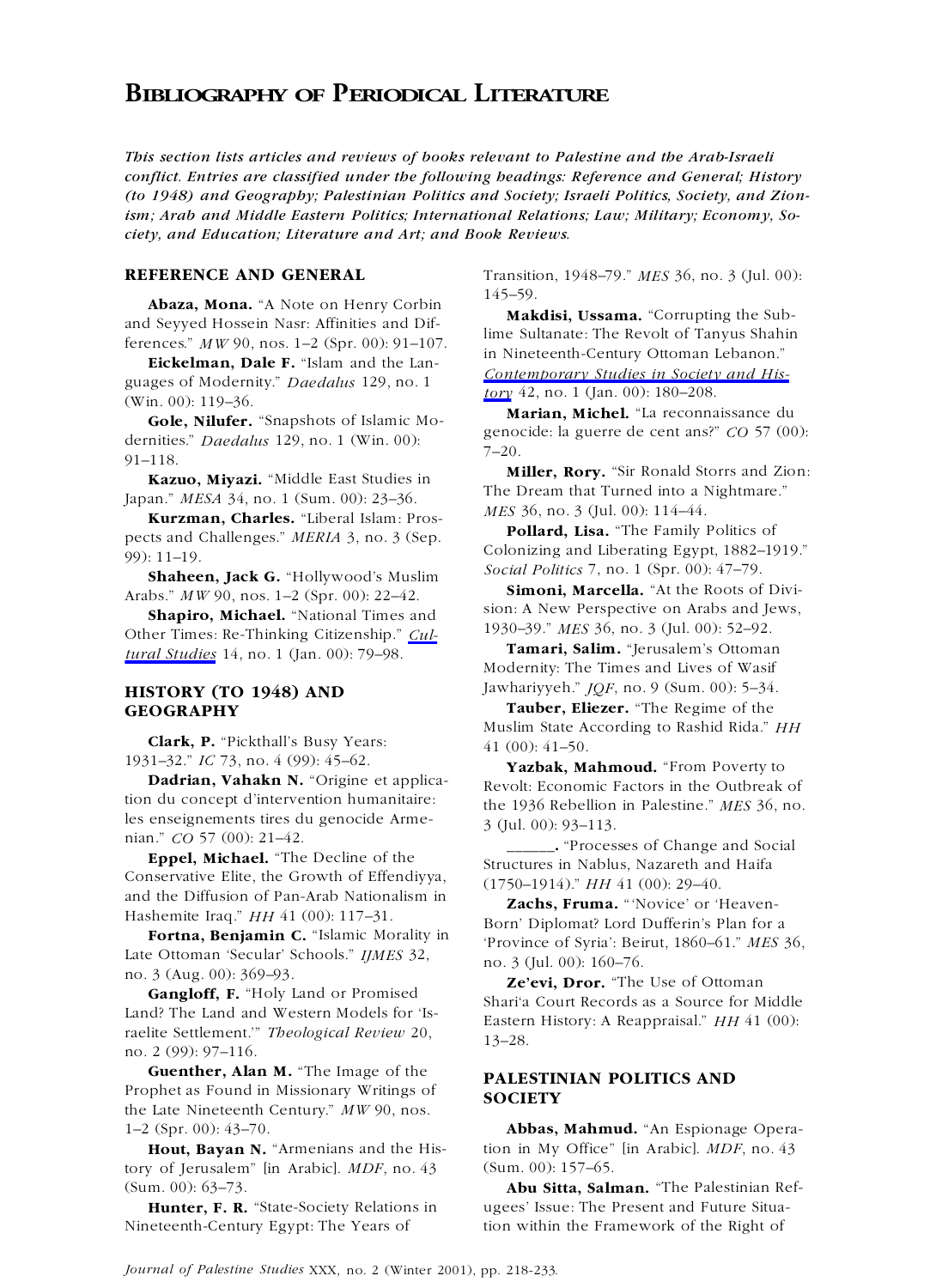**Amara, Muhammad.** "Israeli Palestinians 99): 1–13.<br>1 the Palestinian Authority." *MERIA* 4, no. **Elmessiri, 'Abd al-Wahhab.** "Toward a and the Palestinian Authority." *MERIA* 4, no. 1 (Mar. 00): 38–44. More Interpretive Definition of Zionism, 2:

many" [in Arabic]. *SA*, no. 99 (Sep. 00): alism" [in Arabic]. *SbA*, no. 103 (Sep. 00): <br>
55. 67 103–26. 55–67.

cords: Religious Dogma in a Changing Politi-<br>  $\begin{array}{ll}\n\text{I}\text{1} & \text{I}\text{2} & \text{I}\text{2} & \text{I}\text{3} & \text{I}\text{4} & \text{I}\text{4} & \text{I}\text{5} \\
\text{I}\text{2} & \text{I}\text{3} & \text{I}\text{4} & \text{I}\text{5} & \text{I}\text{6} & \text{I}\text{7} & \text{I}\text{8} \\
\text{II}\text{3} & \text{I}\text{4} & \text{I}\text$ [in Arabic]. *SA*, nos. 96–97 (Jun.–Jul. 00): cal Reality." *MP* 4, no. 3 (Aut. 99): 37–55.

**Hussein, Adnan S.** "Camp David and the <sup>89–108</sup>.<br> **Lipschultz, David.** "The Resilient Vision-Palestinian State" [in Arabic]. *SA*, no. 99 ary: Shimon Peres Discusses Israel and its (Sep. 00): 47–53.

**Karmon, Ely.** "Hamas' Terrorism Strat-<br>*RH*, no. 82 (Sep. 00): 240–49. egy: Operational Limitations and Political

U.S. Embassy Site in Jerusalem" [in Arabic].<br>
MDF, no. 43 (Sum. 00): 9–37. tions of the Israeli Withdrawal from Leba-

**Locksley, Gareth.** "An Information Tech-<br>non" [in Arabic]. *SA*, nos. 96–97 (Jun.-Jul.<br>nology Strategy for the 'Web Economy' in<br>the West Bank and Gaza." *PIJPEC* 7, nos.<br> $\frac{1}{2}$  and  $\frac{1}{2}$  and  $\frac{1}{2}$  and  $\frac{1}{2}$ 

**Luft, Gal.** "The Palestinian Security Ser-<br>vices: Between Police and Army." MERIA 3, Legal: The Issaeli Economic Conchilities" list

**Rickman, Gregg.** "The PLO and Iraq in **Shadmi, Erella.** "Between Resistance the Twilight of Soviet Foreign Policy." and Compliance Feminism and Nationali

Politics: Factions, Frictions, and Functions." 23–34. *MERIA* 4, no. 3 (Sep. 00): 80–93. **Shoufani, Elias.** "East Jerusalem: Jewish

ian Children in Lebanon" [in Arabic]. *MDF*, Arabic]. *MDF*, no. 43 (Sum. 00): 38–62.

# **ZIONISM** 101–17.

**Avi Kaplan.** The Integral Stability Nahostpolitik." *Orient* 41, no. 1 (00): 39–63.<br>
in an Ethnically Diverse State: A Study of **Consider Minimum Consideration** State State: in an Ethnically Diverse State: A Study of **Sperling, Nicole.** "Israel: Five-Star Start- Bedouin Arab Youth in Israel." *Social Identi-* ups." *RH*, no. 82 (Sep. 00): 309–18. *ties* 6, no. 1 (Mar. 00): 49–62.

**Awerbuch, Motti, and Yehudith Harel.**<br>
"Who's Afraid of Political Dialogue? An Is-<br>
raeli Perspective on Egyptian-Israeli Attempts<br>
to Establish Political Dialogue between Peace<br>
al-Zubn, Samir. "Israel's Political Stratto Establish Political Dialogue between Peace egy" [in Arabic]. *SA*, no. 99 (Sep. 00): 89–96. Activists." *PIJPEC* 7, nos. 1–2 (00): 18–27.

**Dar, Yechezkel, Shaul Kimhi, Nurit ARAB AND MIDDLE EASTERN Stadtler, et al.** "The Imprint of the *Intifada*: **POLITICS** Response of Kibbutz-Born Soldiers to Military Service in the West Bank and Gaza." **Abootalebi, Ali.** "The Struggle for De-*Armed Forces and Society* 26, no. 2 (Win. mocracy in the Islamic Republic of Iran." 00): 285–311. *MERIA* 4, no. 3 (Sep. 00): 43–56.

Return" [in Arabic]. *ShA*, no. 103 (Sep. 00): **Dowty, Alan.** "Israeli Foreign Policy and 127–48. the Jewish Question." *MERIA* 3, no. 1 (Mar.

**Ghadban, Ralph.** "Palestinians in Ger- Depopulation, Trait of Zionist Settler Coloni-

**Haidar, Mahmud.** "The Changes in the **Haidar, Mahmud.** "The Changes in the discrete in a Changing Politic Lisraeli Strategy in South Lebanon, 1993–2000"

Future in a Globalized High-Tech World."

**Lochery, Neill.** "New Wine into Old Constraints." *MERIA* 4, no. 1 (Mar. 00): Bottles': Literature on Israel in 2000." *MES* 36, no. 3 (Jul. 00): 209–30. **Khalidi, Walid.** "The Ownership of the **Murtada, Ihsan.** "The Secu

the West Bank and Gaza. *PIJPEC* 7, nos. Israel's 1999 Elections." *MERIA* 3, no. 4 (Dec. 1–2 (00): 145–52. 99): 30–48.<br> **Luft. Gal.** "The Palestinian Security Ser-

vices: Between Police and Army." *MERIA* 3,<br>no. 2 (Jun. 99): 47–63.<br> $\frac{1}{2}$  and  $\frac{1}{2}$  and  $\frac{1}{2}$  and  $\frac{1}{2}$  and  $\frac{1}{2}$  and  $\frac{1}{2}$  and  $\frac{1}{2}$  and  $\frac{1}{2}$  and  $\frac{1}{2}$  and  $\frac{1}{2}$  and  $\frac{1}{2}$  and 2 (Jun. 99): 4/–05.<br>**Rickman, Gregg.** "The PLO and Iraq in **Arabic].** *MA* 23, no. 258 (Aug. 00): 77–110.

the Twilight of Soviet Foreign Policy." and Compliance, Feminism and Nationalism:<br>
Women in Black in Israel "Women's Studies" *Women in Black in Israel." Women's Studies* **Rubin, Barry.** "The Future of Palestinian *International Forum* 23, no. 1 (Jan. 00):

**Sirhan, Bassem.** "The Rights of Palestin-<br>Settlement and Living Conditions" [in

no. 43 (Sum. 00): 141–56. **\_\_\_\_\_\_.** "The Tantura Massacre Within the Historical Context of the Judaization of Pales-**ISRAELI POLITICS, SOCIETY, AND** tine" [in Arabic]. *MDF*, no. 43 (Sum. 00):

**Soehnchen, Stefan.** "Politikberatungsin-<br>**Avi Kaplan.** "Identity and Political Stability and Nelsot politik" Orient (1, 10, 1, (00), 30, 63

**Thiele, Franz.** "The Israel Ground Forces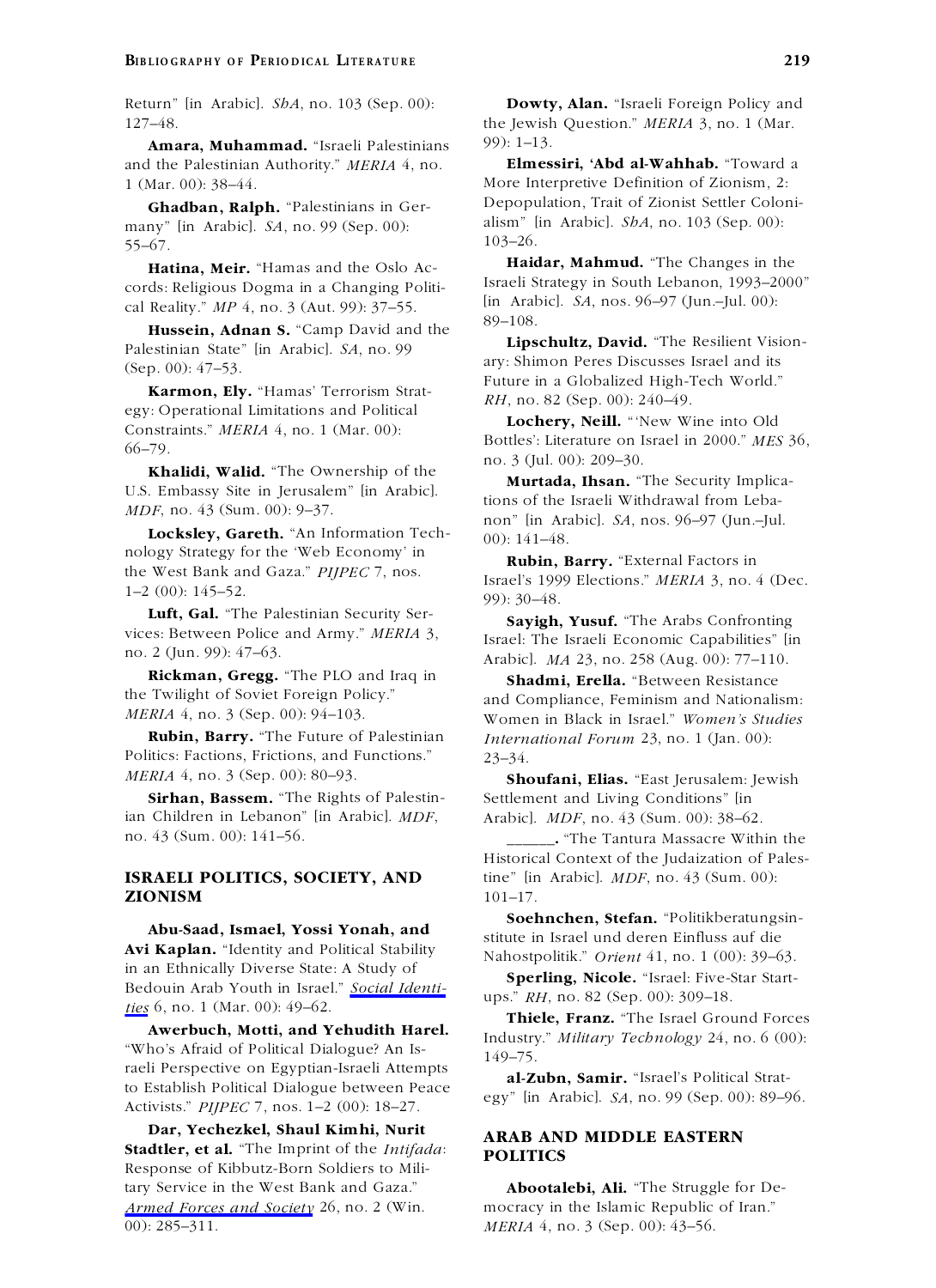Post-Liberation Era" [in Arabic]. *SA*, nos. no. 260 (Oct. 00): 49–70.

System: Present Challenges and Future Re- (Sum. 00): 74–84.<br>sponsibilities."  $SbA$ , no. 103 (Sep. 00): 7–21. **Foley Sean** 

la démocratie et les forces politiques en  $(Mar. 99)$ : 25–41.<br>présence."  $CO$  57 (00): 43–56.

**Anthony, John D.** "Saudi Arab- nos. 1–2 (00): 81–88. ian–Yemeni Relations." *MEP* 7, no. 3 (Jun. **al-Hashimy, Sa'id B.** "Oman's Relations

**Aras, Bulent.** "Turkish-Israeli-Iranian Re-<br> *JGAPS* 26, no. 98 (00): 15–34.<br> **Arashment Arashment Arashment Arashment Arashment Arashment Arashment Arashment Arashment Arashment Arashment Arashment Arashment Arashment Ar** lations in the Nineties." *MEP* 7, no. 3 (Jun. **Hollis, Rosemary.** "Iran: Foreign Rela-

**Atrissi, Talal.** "The Victory of the Islamic Arabic]. *MA* 23, no. 258 (Aug. 00): 170–78.<br>Resistance in Lebanon" [in Arabic]. *SA*, nos.

**Barak, Oren.** "The End of the Civil War *SD* 36, no. 142 (Oct. 00): 8–31.<br>in Lebanon (1975–1990)." HH 41 (00): 51–73.

**Barnea, Tamara, and Ziad Abdeen.** "A Study of Israeli-Palestinian Cooperation in the Health Field, 1994–1998." *PIJPEC* 7, nos. *MERIA* 3, no. 2 (Jun. 99): 1–17.

Arab Political Discourse." *HH* 41 (00):<br>107–16. **Kevorkian, Raymond H.** "Contexte cau-<br>casien et Proche-Orient: la politique

**Green.** "The Enigma of Political Stability in the Persian Gulf Monarchies." *MERIA* 3, no.<br>3 (Sep. 99): 20–37. **Khashan, Hilal, and Simon Haddad.**<br>**Calvert, John.** "The Individual and the "The Coupling of the Syrian-Leba

31, no. 2 (Jun. 00): 201–14. *(Child from the Village)*." *MW* 90, nos. 1–2 **Lewis, William H.** "Peace Operations: (Spr. 00): 108–32.

**Crossing the Rubicon?** *Pas Encore.*" *MQ* 11, <br>
Saudi Arabia: Elements of Instability Within no. 1 (Win. 00): 8–23.<br>
Stability." MERIA 3, no. 4 (Dec. 99): 49–73. **Lipschultz, David, and Antonin Kra-**

Project Against the Zionist Project: The Pre-<br>Sent Struggle and What Should be Done" lin Are Worlds Apart—Technology Can Help."  $\frac{1}{2}$  Struggle and What Should be Done" [in Are Worlds Apart—Technology Canadic Canadic Show RH, no. 82 (Sep. 00): 267–76. *RHabic]. <i>ShA*, no. 103 (Sep. 00): 89–102.

Regime: Local Developments and Foreign Policy" [in Arabic]. *MA* 23, no. 258 (Aug. **Maddy-Weitzman, Bruce.** "Fifty Years of 00): 179–86. the Inter-Arab System: Continuity and

**Eisenberg, Laura.** "Israel's Lebanon Pol-<br>Change." *HH* 41 (00): 74–85. icy in a New Era." *MERIA* 4, no. 3 (Sep. 00): **Minassian, Gaidz F.** "La Haut-Karabagh: 17–31. la guerre pour une enclave." *CO* 57 (00):

al-Faqi, Mustafa. "The Arabs and the 83-105. Twentieth Century" [in Arabic]. *ShA*, no. 103 **Mroueh, Karim.** "On Israel's Withdrawal (Sep. 00): 22–26. from Lebanon and the Death of President

and the Arab Islamists: Present Dilemmas (May–Jun. 00): 4–16.

**Abu Talib, Hassan.** "Hizbullah in the and Future Challenges" [in Arabic]. *MA* 23,

96–97 (Jun.–Jul. 00): 7–18.<br>**Fayyad, 'Ali.** "The Islamic Resistance in<br>South Lebanon" [in Arabic]. *MDF*, no. 43 South Lebanon" [in Arabic]. *MDF*, no. 43

onsibilities." *ShA*, no. 103 (Sep. 00): 7–21. **Foley, Sean.** "The UAE: Political Issues<br>**Alexandrian, Alik.** "L'apprentissage de and Security Dilemmas." MERIA 3, no. 1 and Security Dilemmas." *MERIA* 3, no. 1

presence." CO 57 (00): 45–50.<br>**Alhaj, Abdullah J.** "The Elite and Politi-**Company of Peace Process and Normalization Alhaj, Abdullah J.** "The Elite and Politi-<br>cal Participation in Oman." *MEP* 7, no. 3 Egyptian Intellectuals Who Reject Israel's Su-<br>fun. 00): 97–110.<br>periority Complex in the Region." *PIIPEC* 7 periority Complex in the Region." *PIJPEC* 7,

with Bahrain and Kuwait (1944–1804)."

00): 151–04.<br> **Atrissi, Talal.** "The Victory of the Islamic and a Potential Regional Role" [in **Atrissi, Talal.** "The Victory of the Islamic and a Potential Atlanta 23, no. 258 (Aug. 00): 170–

Resistance in Lebanon (in Arabic). *SA*, nos. **Ibrahim, Hassanein.** "Democratic De-<br>96–97 (Jun.–Jul. 00): 19–34. velopment in the Arab World" [in Arabic].

Irani, George E. "Islamic Mediation Techniques for Middle East Conflicts."

the Health Field, 1994–1998." PIJPEC 7, nos.<br> **Karmi, Ghada.** "Reconciliation in the<br> **Rengio, Ofra.** "The Minorities in the<br>
Arab-Israeli Conflict."  $MP\ 4$ , no. 3 (Aut. 99):<br>
Arab Political Discourse."  $HH\ 41\ (00)$ :

**byman, Daniel L., and Jerrold D. Example 6** a république d'Arménie." CO

**Calvert, John.** "The Individual and the Nation: Sayyid Qutb's *Tifl min al-Qarya* Tracks: Beirut's Options." *Security Dialogue* (Cl. 11.6, and 1.11.1),"  $\frac{1}{2}$   $\frac{1}{2}$   $\frac{1}{2}$   $\frac{1}{2}$   $\frac{1}{2}$   $\frac{1}{2}$   $\frac{1}{2$ 

Stability." *MERIA* 3, no. 4 (Dec. 99): 49–73. **Lipschultz, David, and Antonin Krater Indianism Lipschultz**, **David, and Antonin Krater** *Indianism Lipschultz***, David, and Antonin Krater** *Indianism* **<b>Indianism Convil. Dajani, Ahmad S.** "The Arab Civilization" **bochvil.** "Across the Divide: Israelis and **Palestinians** Live on the Same Land, but They

**Ehteshami, Anush.** "The New Iranian **MacKinlay, John.** "Defining Warlords." **i**,  $IP$  7, no. 1 (Spr. 00): 48–63.

**Farsakh, Awni.** "The Arab Nationalists Asad of Syria" [in Arabic]. *al-Tariq* 59, no. 3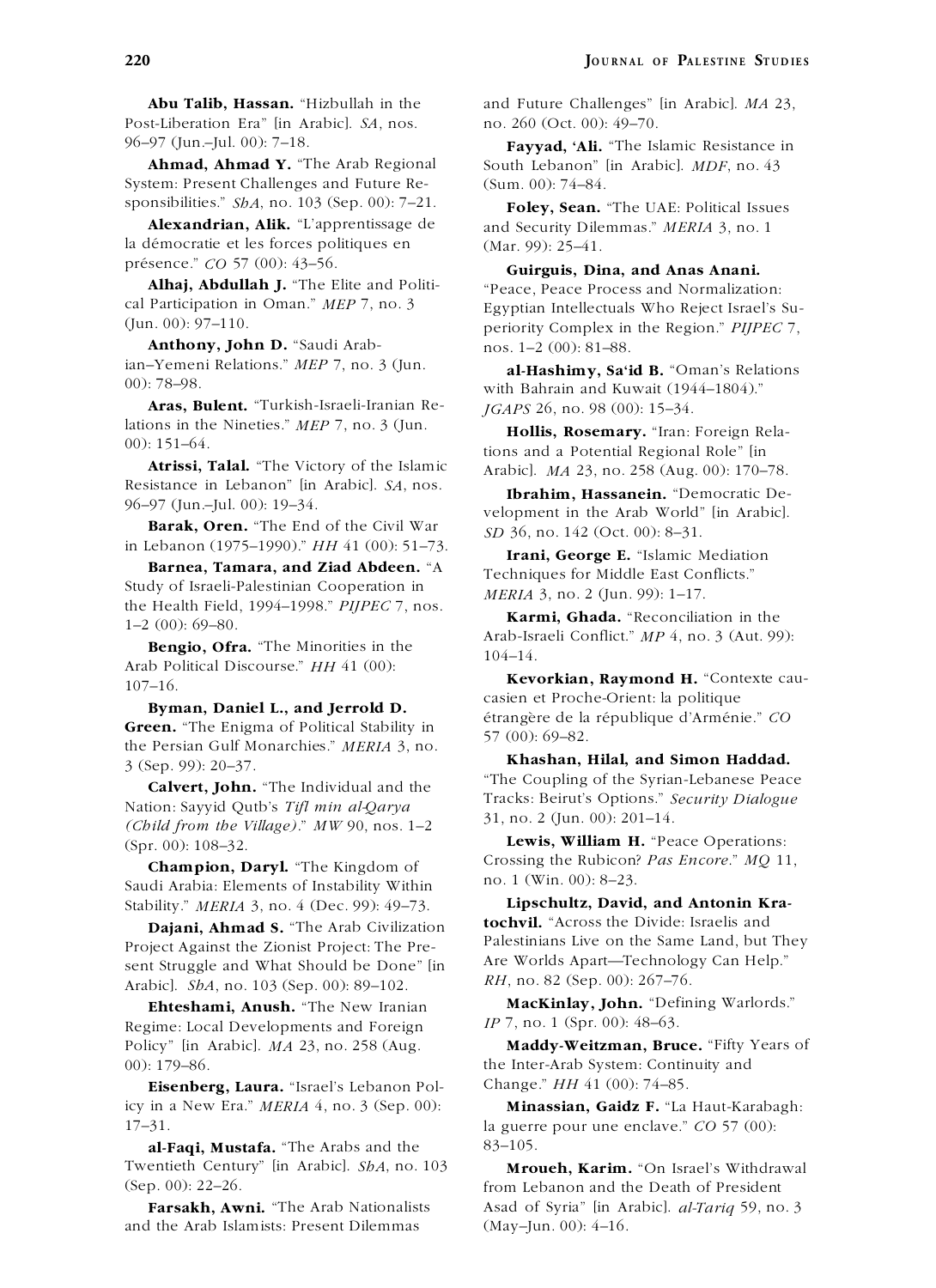Agenda" [in Arabic]. *SA*, nos. 96–97 no. 258 (Aug. 00): 111–34.

Nawfal, Mamduh. "The Peace Process After the Second Camp David Summit" [in **Zisser, Eyal.** "Hizballah: New Course or Arabic]. *MDF*, no. 43 (Sum. 00): 85–100. Continued Warfare?" *MERIA* 4. no. 3 (Sep.

Noureddine, Muhammad. "Democracy and the Electoral System in Turkey" [in **Zubaida, Sami.** "Contested Nations: Iraq<br>Arabicl. SA, no. 99 (Sep. 00): 23–35. and the Assyrians" Nations and Nationalism

**Noyes, James H.** "Forcing Change in 6, no. 3 (00): 363–82. Iraq and Iran." *MEP* 7, no. 3 (Jun. 00): 28–50.

**Peters, Joel.** "Can the Multilateral Middle **INTERNATIONAL RELATIONS** East Talks be Revived?" *MERIA* 3, no. 4 (Dec.

**Podeh, Elie.** "The Crystallization of the and Conflict Prevention in the Euro-<br>he State System: A Posson identity of The ranean Partnership." *ISpec* 35, no. 1 Arab State System: A Reconsideration." *HH* 41 (00):  $86-106$ .<br> **Roling Sharon** "Cooperation North: A **Atrash, Muhammad.** "The Challenges of

Model of Cross-Border Cooperation." *PIJPEC* Economic Globalization<br>7 nos 1–2 (00): 89–96 no. 260 (Oct. 00): 8–33. 7, nos. 1–2 (00): 89–96.

Cold War: Old Patterns, New Era." *MERIA* 3, *ions* of Islam in no. 2 (Jun 99): 64–72 *FRIA* 3, *ERIA* 3, *ERIA* 3, *ERIA* 3, *ERIA* 3, *ERIA* 3, *ERIA* 3, *ERIA* 3, *ERIA* 3, *ERIA* 3, *ERIA* 3, *ERIA* 3, *ERIA* 3, *ERIA* no no. 4 (99): 1–44. . 2 (Jun. 99): 64–72.

[in Arabic]. *SA*, nos. 96–97 (Jun.–Jul. 00): 59–70. *MERIA* 3, no. 3 (Sep. 99): 51–61.

**Scham, Paul.** "Arab-Israeli Research Co- *Monde*<br> **Solution** 1005, 1000," MERLA (i.no. 3 (Sep. 36–51.) 36–51. operation, 1995–1999." *MERIA* 4, no. 3 (Sep. 00): 1–16. **Farzin-Nia, Zeeba.** "Iran's Foreign Policy

cupation and Regional Cooperation Can't Live Together." *PIJPEC* 7, nos. 1–2 (00): **Freedman, Robert O.** "U.S. Policy To-10–17. ward the Middle East in Clinton's Second

on Iran" [in Arabic]. *SA*, no. 99 (Sep. 00): **Ghareeb, Edmund.** "The American Me- 97–105. dia and the Arabs" [in Arabic]. *MA* 23, no.

**Shinar, Dov.** "Media Diplomacy and 260 (Oct. 00): 71–82. 'Peace Talk:' The Middle East and Northern **Grønbeck-Jensen, Christian.** "The Eu-Ireland." *Gazette* 62, no. 2 (Apr. 00): 83–98. ropean Union and the Case of South Leba-

**Soukiassian, Khatchig.** "Arménie: de la non." *MP* 4, no. 3 (Aut. 99): 1–22. républie à l'état de droit." *CO* 57 (00): 57-68. **Guazzone, Laura.** "Who Needs Conflict

Jordan and the Muslim Brotherhood." *Islamic* no. 1 (Jan.–Mar. 00): 83–102. *Area Studies Working Paper (Tokyo)*, no. 18 **Haidar, Mahmud.** "The United Nations

Anniversary." *MEP* 7, no. 3 (Jun. 00): 67–77. (Sep. 00): 69–88.

of the Tantoura Massacre" [in Arabic]. *MDF*, United Nations and Gulf War Sanctions

**Wurmser, David, et al.** "Iran and Iraq: (Sep. 00): 95–106. The Peace Beyond the Peace." *MEP* 7, no. 3 **Hamour, E. A.** "Initial Implications of the

fronting Israel: The Israeli Human and Tech- Countries." *JECAIC* 21, no. 1 (00): 115–40.

**Muzahim, Haytham.** "Hizbullah's New nological Capabilities" [in Arabic]. *MA* 23,

(Jun.–Jul. 00): 47–57. **Zeidan, David.** "The Alevi of Anatolia."

Continued Warfare?" *MERIA* 4, no. 3 (Sep. 00): 32–42.

and the Assyrians." *Nations and Nationalism* 

Aliboni, Roberto. "Political Dialogue<br>and Conflict Prevention in the Euro-Mediter-

**Roling, Sharon.** "Cooperation North: A **Atrash, Muhammad.** "The Challenges of **Rolling, Sharon.** "Cooperation " *PHPFC* **Economic Globalization**" [in Arabic]. *MA* 23,

**Rubin, Barry.** "The Persian Gulf after the **Azem, Z.** "Limiting Thought: Representa-<br>ld War, Old Patterns, New Era." MEPLA 3 tions of Islam in Western Print Media." IC 73.

**Saab, Hasan.** "The Future of Hizbullah" **Estelami, Hooman.** "A Study of Iran's Arabicl SA nos 96–97 (Iun –Iul 00). Responses to U.S. Economic Sanctions."

**Samii, A. W.** "Iran's 2000 Elections." **Farouq, Hana'.** "The Media and Foreign *MERIA* 4, no. 1 (Mar. 00): 1–15. Policy: The Middle East Peace Process in *Le*<br>**Scham Paul** "Arab-Israeli Research Co-<br>*Monde*" [in Arabic]. *SD* 36, no. 141 (Jul. 00):

**Sha'ath, Nabil (interview).** "Israeli Oc-<br>
and the 6th Parliamentary Elections." *IrJIA*<br>
12, no. 1 (Spr. 00): 18–36.

**Sharif, Muhammad R.** "An Israeli View Term." MERIA 3, no. 1 (Mar. 99): 55-79.

**Tamimi, Azzam.** "Islam and Democracy: Prevention in the Mediterranean?" *ISpec* 35,

(00): 1–15. Between Two Ages: The Cold War and the **Tétreault, Mary A.** "Kuwait's Unhappy Chaos that Followed" [in Arabic]. *SA*, no. 99

**Wali, Mustafa, ed.** "Eyewitness Accounts **Halliday, Denis.** "The United States, the no. 43 (Sum. 00): 118–40. Against Iraq" [in Arabic]. *MA* 23, no. 259

(Jun. 00): 1–27. Introduction of the European Common Cur- **Zahlan, Antoine.** "The Arabs Con- rency, the Euro, for the Economies of IOC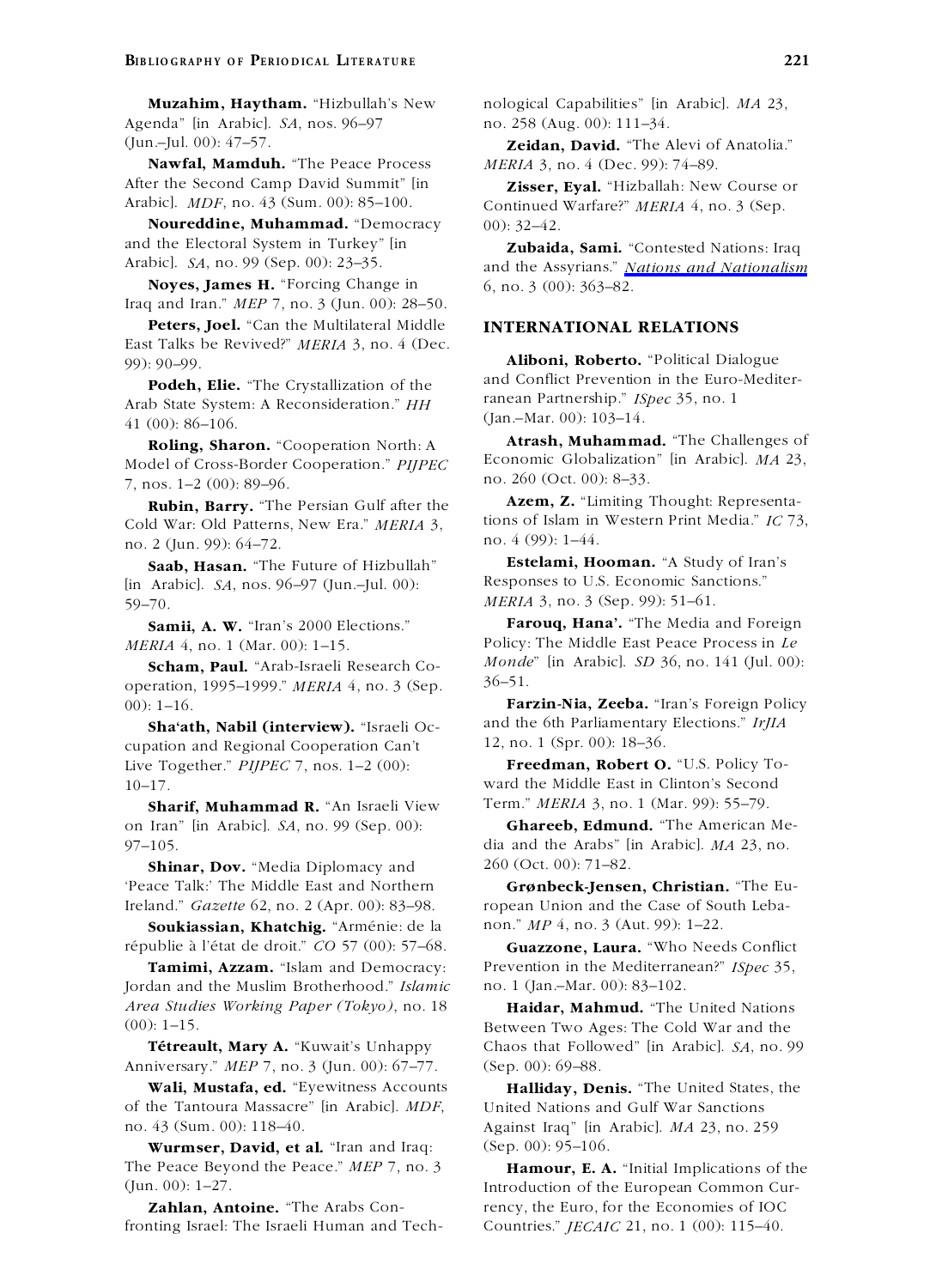**Herring, Eric.** "Rogue Rage: Can We **MILITARY** Prevent Mass Destruction?" *Strategic Studies*

**Examinaris, Spiros C.** "Greece and the (Sep. 00): 11–22.<br>Middle East." *MERIA* 3, no. 2 (Jun. 99): (Sep. 00): 11–22. **Azmi, Mahmud.** "The Arabs Confronting

**Moss, Kenneth B.** "Strategic Choices in

**Nawawi, Nermeen.** The European **Cordesman, Anthony.** "The Persian-<br>Union and the Middle East" [in Arabic]. *SD* 

**Obeid, Nayef A.** "The Global Village:<br> **Collary A.** "The Global Village:<br>
Real or Fictitious?" [in Arabic]. MA 23, no.<br> **De Atkine, Norville.** "Why Arabs Lose 260 (Oct. 00): 135–58.<br>
Wars." MERIA 4, no. 1 (Mar. 00): 16–2

**Rajaee, Farhang.** "The New Creation of **Rajaee, Farhang.** "The New Creation of the Old Paradigms: Globalization and the Fu-<br> **Rajaee, Farhang.** "The New Creation of **Elmessiri, 'Abd al-Wahhab.** "The Arabs the Old Paradigms: Globalization and the Fu-<br>the Schrift Israel: Israeli Military Capabili-<br>ture of the Persian Gulf."  $I r J I A$  12, no. 1 (Spr. is a happied MA 22, no. 259 (Aug. 00)

Triple Track Diplomacy in the Persian Gulf." the tional Crisis Actors: Dangers and Dynamics  $Ir/IA$  12, no. 1 (Spr. 00): 54–73.

**Ryan, Stephen.** "United Nations Peace- no. 1 (Spr. 00): 67-92. keeping: A Matter of Principles?" *IP* 7, no. 1 **Lasensky, Scott B.** "Friendly Restraint:<br>(Spr. 00): 27–47. **Lasensky, Scott B.** TI S Jsrael Relations During the Gulf Crisis

United Nations" [in Arabic]. *MA* 23, no. 258 **Miqdadi, Kazim.** "The Use of Interna-<br>(Aug. 00): 40–50. **Marging 1.12** tionally Banned Weapons against the Iraqi

icy on Iraq and Its Consequences." *MERIA* 4, Consequences" [in Arabic]. *MA* 23, no. 259 no. 1 (Mar. 00):  $27-38$ . (Sep 00):  $126-36$ 

**Wilkinson, Philip.** "Sharpening the **Ortega, Martin.** "Military Dialogue in the Weapons of Peace: Peace Support Operations and Complex Emergencies." *IP* 7, no. 1 Absence." *ISpec* 35, no. 1 (Jan.–Mar. 00):  $(Spr. 00): 63-79.$  115–25.

**Woodhouse, Tom.** "Conflict Resolution **Shichor, Yitzhak.** "Mountains out of and Peacekeeping: Critiques and Responses." Molehills: Arms Transfers in Sino-Middle

**Xu, Xiaojie.** "China and the Middle East: 68–79. Cross-Investment." *MEP* 7, no. 3 (Jun. 00): **Wilson, Charles P.** "Strategic and Tacti-

**Beydoun, Ahmad A.** "The United Na-<br> **ECONOMY, SOCIETY, AND**<br> **EDUCATION** Arabic]. *SA*, nos. 96–97 (Jun.–Jul. 00): 71–87.

Residency: A Legal Review of Israeli Policy." Arab Culture and the Challenges Facing It"

**Ali, Daham M.** "The Role of the Army in 23, no. 1 (Mar. 00): 188–212.<br>Post-Ottoman Turkey" [in Arabic]. *SA*, no. 99

36–46.<br> **Makdissi, Samir.** "The Arab Economic Israel: The Israeli Military Capabilities" [in<br> **Makdissi, Samir.** "The Arab Economic Bloc and Globalization on the Eve of the Twenty-First Century" [in Arabic]. *SbA*, no.<br>
Tw

**Example 1.** Twenty-First Century" [in Arabic]. *SbA*, no. **Example 1.** The Mediterranean and its Security Agenda." *MQ* 11, no. 1 (Win. 00):  $\frac{24-48}{\ldots}$ .

**Carus, Seth.** "Iran and Weapons of Mass<br>the Mediterranean." *MERIA* 4, no. 1 (Mar. Destruction." *MERIA* 4, no. 3 (Sep. 00):<br>00): 44–55. **Nawawi, Nermeen.** "The European

Union and the Middle East 'the Arabic]. *SD* Arabian Gulf and the RMA." *National Secur-* 36, no. 142 (Oct. 00): 105–14. *ity Studies Quarterly 6*, no. 3 (Sum. 00):

ture of the Persian Gulf." *IrJIA* 12, no. 1 (Spr. ties" [in Arabic]. *MA* 23, no. 258 (Aug. 00): 00): 1–17. 51–76.

James, Carolyn C. "Iran and Iraq as Ra-*IrJIA* 12, no. 1 (Spr. 00): 54–75. of Survivable Nuclear War." *Strategic Studies*<br>**Rubin, Barry.** "China's Middle East Strat- 23, no. 1 (Mar. 00): 52–73.<br>**EXALLE BELGISH COMPANYA MARGAN (Military Profession** 

egy." *MERIA* 3, no. 1 (Mar. 99): 40–54. **Kamrava, Mehran.** "Military Profession-<br> **EXALCA** 3, no. 3 (Sep. 99): 72–77. Middle East " Political Science Quarterly 115 Middle East." *Political Science Quarterly* 115,

(spr. 00):  $2/-4$ .<br> **Saber, Fawziah.** "Jerusalem and the  $\frac{US}{1990-1991}$ " MERIA 3, no. 2 (Jun. 99): 24–35 **Saber, Fawziah.** "Jerusalem and the 1990–1991." *MERIA* 3, no. 2 (Jun. 99): 24–35.

1g. 00): 40–50.<br>**Tarzi, Amin.** "Contradictions of U.S. Pole **Reprises and People Between Silence** Indifference and People Between Silence, Indifference and (Sep. 00): 126–36.

Euro-Mediterranean Region: An Unjustified

*IP* 7, no. 1 (Spr. 00): 8–26. **Eastern Relations.**" *MERIA* 4, no. 3 (Sep. 00):

122–36. cal Aerial Reconnaissance in the Near East." *Washington Institute for Near East Policy* **LAW** *Military Research Papers*, no. 1 (99): 1–122.

**Halabi, Usama.** "Revoking Permanent **'Abd al-Da'im, Abdullah.** "The Future of *JQF,* no. 9 (Sum. 00): 40–47. [in Arabic]. *MA* 23, no. 260 (Oct. 00): 34–48.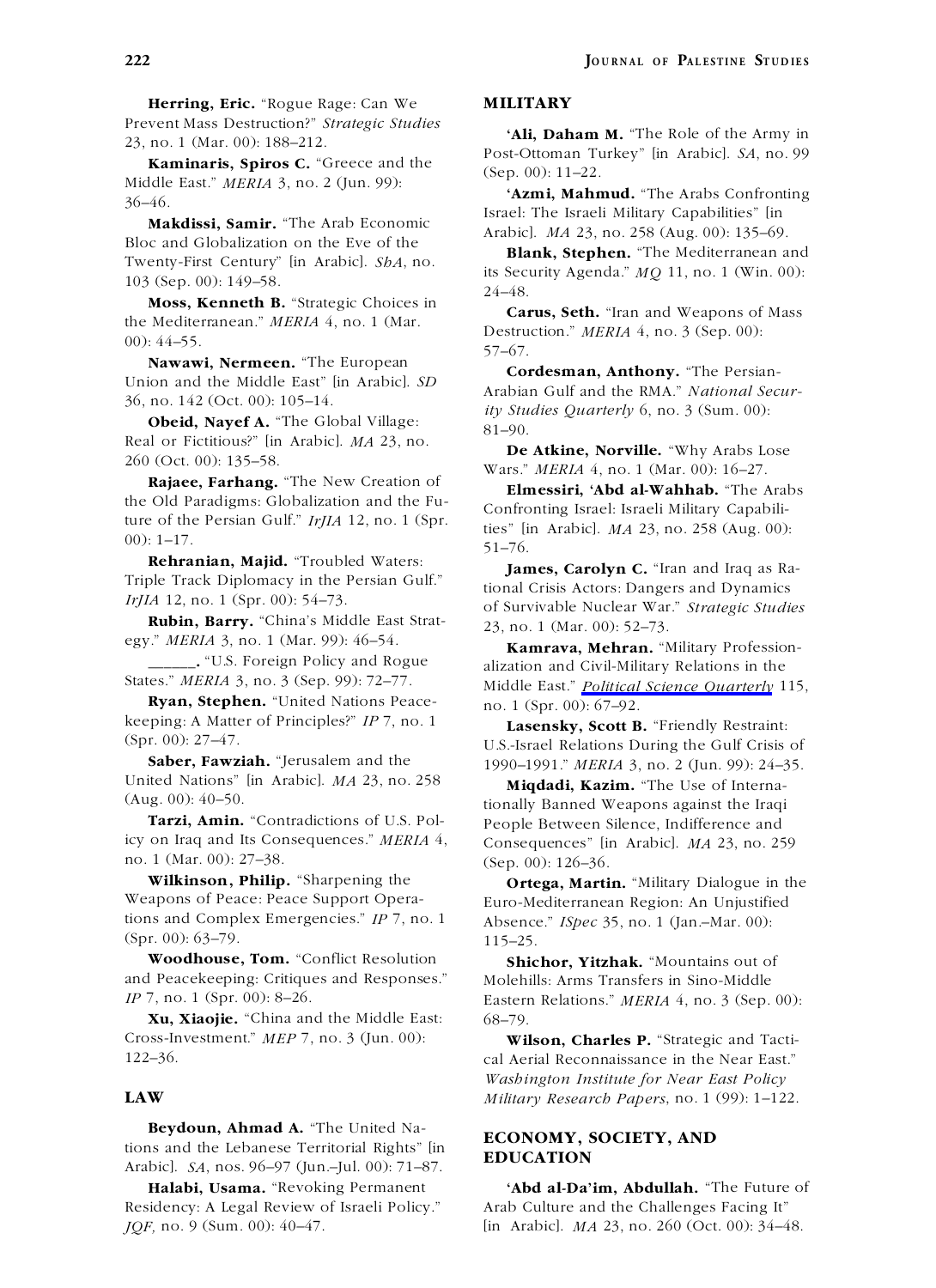Prospects for the Future" [in Arabic]. *MA* 23, Information Revolution in the Arab World: no. 259 (Sep. 00): 6–19. An Assessment." *MEJ* 54, no. 3 (Sum. 00):

**Abootalebi, Ali R.** "Islam, Islamists and  $394-418$ . Democracy." *MERIA* 3, no. 1 (Mar. 99): **Gilboa, Eytan, and Yaron Katz.** "The 14–24.

dia." *MERIA* 3, no. 4 (Dec. 99): 11–29.<br>In Problems and Issues." *MERIA* 3. **Güveli, A., and S. Kilckaplan.** "A Rankof Current Problems and Issues." *MERIA* 3,<br>no. 3 (Sep. 99): 62–71. **and S. Kilckaplan.** "A Rank- ing of Islamic Countries in Terms of their

**Arieh Arnon, et al.** "Economic Cooperation *CAIC* 21, no. 1 (00): 97–114.<br>
in the Region Depends upon a Political Solu-<br> **Haj-Yahia, Muhammad M.** "Wife Abuse<br>
and Battering in the Sociocultural Context of Normalization." *PIJPEC* 7, nos. 1-2 (00): 97–112.  $00): 237–56.$ <br> **Hudson, Michael C.** "The 'Pan-Arab Vir-

**Ahmad, Khurshid.** "Islam and Democ-<br> **Israeli, Raphael.** "Education, Identity,<br> **Israeli, Raphael.** "Education, Identity, Dimensions." *MW* 90, nos. 1–2 (Spr. 00):

**Ali, Muhammad 'Abd al-Jawad.** "Space of Lept. 809.1797."<br>
tial and Planning Decision Support Systems<br>
through GIS Technology: Three Arabian Applied Models" [in Arabic]. *JGAPS* 26, no. 98,<br>
plied Models" [in Arabic]. *JG* 

yond 'Impacts.'" *MEJ* 54, no. 3 (Sum. 00): lam." *Diplomacy and Statecraft* 11, no. 1 lam." *Diplomacy and Statecraft* 11, no. 1

**Atrissi, Talal.** "The Islamists and the  $\frac{\text{(Mar. 00): 19-32.}}{\text{7}}$ 

Azhar, Muhammad. "Indo-Jordanian **Masri, Rania.** "The Assault on the Envi-

and the Representation of Business Interests

ticipation en Égypte: l'action vertueuse selon 99): 38–48.<br>la Gam'iyya Shar'iyya."  $MM$ , no. 167 la Gam'iyya Shar'iyya." *MM*, no. 167 **Richard, James.** "New Cohesion in

**Byrne, Sean, and Loraleigh Keashly.** 3, no. 2 (Jun. 99): 18–23. "Working with Ethno-Political Conflict: A **Rivlin, Paul.** "Trade Potential in the Mid-Multi-Model Approach." *IP* 7, no. 1 (Spr. 00): dle East: Some Optimistic Findings." *MERIA*

**Dabour, N.** "Eradication of Poverty in the **Samii, A. W.** "The Contemporary Iranian Least Developed and Low-Income OIC Mem- News Media: 1998–1999." *MERIA* 3, no. 4 ber Countries." *JECAIC* 21, no. 1 (00): 57–96. (Dec. 99): 1–10.

ogy, Trust, and Social Change in the Arab the OIC Countries 1999." *JECAIC* 21, no. 1 World." *MEJ* 54, no. 3 (Sum. 00): 378–94. (00): 1–56.

**'Abd al-Rahman, Osama.** "Oil and the **Ghareeb, Edmund.** "New Media and the

Media Campaign: The Shift to Alternative Me-

Levels of Socio-Economic Development." *JE-* **Abu-Aker, Khaled, Hanna Siniora,**

tion: Differentiating between Dialogue and and Battering in the Sociocultural Context of<br>Normalization " *PIIPEC 7* nos 1–2 (00) Arab Society." *Family Process* 39, no. 1 (Sum.

**Hudson, Michael C.** "The 'Pan-Arab V.<br>and decennes on the bilen " CO 57 can find Think Tank: Enriching the Arab Informique des années 1990: le bilan." *CO* 57 mation Environment." *MEJ* 54, no. 3 (Sum. (00): 109–30.

ing Children in the Post-Oslo Era." *TPV* 12, 1–21. no. 1 (Spr. 00): 79–94.

**Kleiner, Jurgen. ¨** "The Taliban and Is-

**Example of Reconciliation with Democracy:**<br>
The Example of Hizbullah" [in Arabic]. *SA*,<br> **Example of Hizbullah**" [in Arabic]. *SA*,<br> **Example of Hizbullah**" [in Arabic]. *SA*,<br> **Example of Hizbullah**" [in Arabic]. *SA*,<br> *ogy* 37, no. 1 (Apr. 00): 7–25.

Trade: Performance and Prospects." *MES* 36, ronment in Iraq" [in Arabic]. *MA* 23, no. 259 no. 3 (Jul. 00): 191–208. (Sep. 00): 107–25.<br>**Baroudi, Sami E.** "Business Associations **Mallabi Kamel and Said Mal Hinai** 

**Mellahi, Kamel, and Said M. al-Hinai.** "Local Workers in Gulf Cooperation Counin Post-War Lebanon: The Case of the Asso-<br>ciation of Lebanese Industrialists." *MES* 36,  $\frac{0.01}{0.01 \cdot 177 - 0.0}$ 

ciation of Lebanese Industrialists." *MES* 36, 00): 177–90.<br>
no. 3 (Jul. 00): 23–51. **Narli, Nilufer.** "The Rise of the Islamist<br> **Ben Néfissa, Sarah.** "Citoyenneté et par-<br>
Movement in Turkey." *MERIA* 3. no. 3 (Sep **Movement in Turkey."** *MERIA* **3, no. 3 (Sep.** 

(Jan.–Mar. 00): 14–24. OPEC's Cartel? Pricing and Politics." *MERIA*

4, no. 1 (Mar. 00): 56–66.

**Fandy, Mamoun.** "Information Technol- **SESRTCIC.** "Annual Economic Report on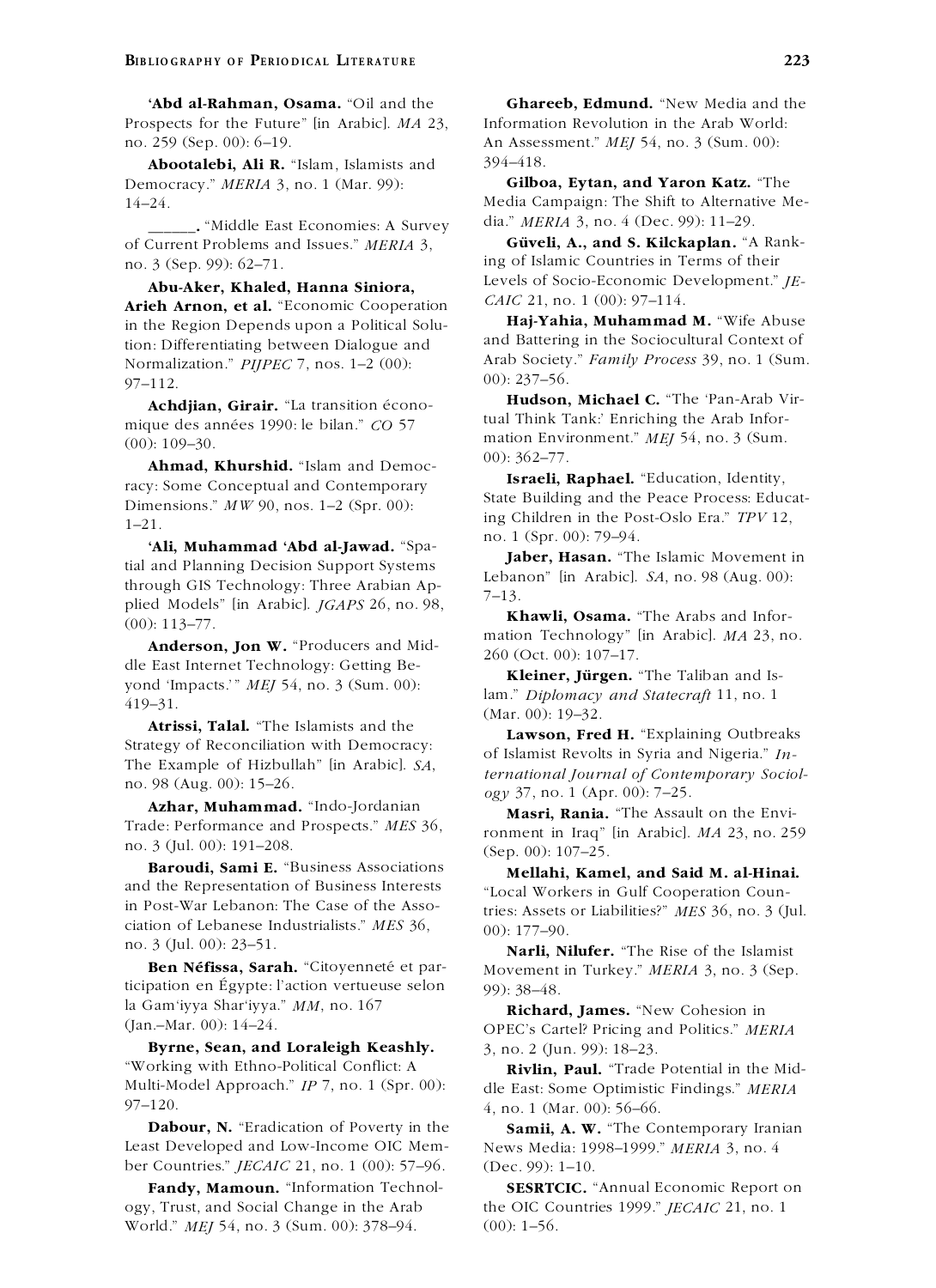**Shaheen, Murad.** "Questioning the *MESA* 34, no. 1 (Sum. 00): 80–81 (D. Water War in the Jordan Basin." *MEP* 7, no. Varisco). 3 (Jun. 00): 137–50. Alwani, 'Abd al-Wahid. **Islam and Mo-**

Globalization and Kuwaiti National Identity." Arabic] in *MESA* 34, no. 1 (Sum. 00): 41–43 *MEJ* 54, no. 3 (Sum. 00): 432–44. (A. Salvatore).

**Winckler, Onn.** "The Demographic Armstrong, Karen. **Islam: A Short His-**<br>Challenge of Egypt, Syria and Jordan." *HH* **torv** in *NYTBR* (3 Sep. 00): 8 (W. McNeill).

**Yassin, Saad G.** "Informatics and Knowl-<br>
Dalacoura, Katerina. **Islam, Liberalism,**<br>
edge Management: A Strategic Arab View" and Human Rights in MEL54, no. 3 (Sum [in Arabic]. *MA* 23, no. 260 (Oct. 00): 00): 487–88 (S. Waltz).

A Comparison of Two Groups." *MERIA* 3, 90–91 (N. Gallager).<br>
no. 3 (Sep. 99): 1–10. Kramer, Martin, ed. **The Jewish Discov-**

118–20 (A. Timm). as Mythmakers: A Comparative Study." *JAL* 30, no. 3 (99): 258–90. Ovendale, Ritchie. **The Longman Com-**

Nizar Kabbani's Poetry: From the Sultan's Wife to the Lay Friend." *WLT* 74, no. 1 (Win. Qalada, William S. **The Principle of Citi-**

Double Portrait in an Arabic Panegyric by Labib). Ibn Zamrak." *JAL* 30, no. 3 (99): 199–239. Said, Edward. **Out of Place: A Memoir**

tional Mythology in Palestinian Arabic Poetry (A. Dalton).

Palestinian and Israeli Poets Writing Through 34, no. 1 (Sum. 00): 43–46 (D. Eickelman). Conflict and Peace." *PIJPEC* 7, nos. 1–2 (00): Soroush, Abdolkarim. **Reason, Freedom,**<br>158–75. **and Democracy in Islam** in E4.79, no.5

**Omer, Ranen.** "Palestine was a Holding (Sep./Oct. 00): 148 (L. Brown).<br>Place, One of Many': Diasporism in the Po-<br>Suleiman Yasir ed **Lanous** etry of Charles Reznikoff." *MELUS* 25, no. 1 **ety in the Middle East and North Africa**

**Reuven, Snir.** "Between Reality and Uto-<br>
pia: Images of Arab Leaders in Modern Arab<br> **Ribliography** in MESA 34, no. 1 Literature." *HH* 41 (00): 171–89. (Sum. 00): 110–11 (N. Saab).

**Roded, Ruth.** "Ideological Influences on Tessler, Mark, Jodi Nachtway, and Anne<br>the Literature of Women in Islam and Middle the Literature of Women in Islam and Middle Banda, eds. **Area Studies and Social Sci-**<br> **Eastern History**." *HH* 41 (00): 132–49.

Arabic Literary Theory." *IC* 73, no. 4 (99): 99): 35–40 (O. Wilcox).<br>105–20.

**Wheeler, Deborah.** "New Media, **dernity: Challenges and Horizons** [in

 $\textbf{tory}$  in *NYTBR* (3 Sep. 00): 8 (W. McNeill).

41 (00): 150–70. Badry, Roswitha. **Ausweg aus der Yaphe, Judith.** "Tribalism in Iraq, the **"demographischen Falle" oder "Versch-**<br>Old and the New." MEP 7, no. 3 (Jun. 00): **wörung gegen den Islam?**" in Orient 41 Old and the New." *MEP* 7, no. 3 (Jun. 00): **worung gegen den Islam?"** in *Orient* 41,  $\frac{51-58}{2}$ 51–58. no. 1 (00): 113–15 (H. Furtig). ¨

and Human Rights in *MEI* 54, no. 3 (Sum.

118–34. Erickson, John. **Islam and the Postcolo-**<br>**Zeidan, David.** "Radical Islam in Egypt: **nial Narrative** in *DOMES* 8, no. 2 (Win. 99): A Comparison of Two Groups." *MERIA* 3,  $\omega_0 = 01$  (N. Gallager)

**ery of Islam: Studies in Honor of Ber-LITERATURE AND ART nard Lewis** in *MES* 36, no. 3 (Jul. 00): **Azouqa, A.** "al-Bayyati and W. B. Yeats 244–47 (R. Irwin); *Orient* 41, no. 1 (00):

**Kahf, Mohja.** "Politics and Erotics in **panion to the Middle East since 1914** in the Kulture of Kahhani's Poetry. From the Sultan's *MESA* 34, no. 1 (Sum. 00): 147 (M. Haddad).

00): 44–52. **zenship: Studies and Articles** [in Arabic] **Motoyoshi, A.** "Poetry and Portraiture: A in *MA* 23, no. 255 (May 00): 245–47 (H.

**Muehlhaeusler, M.** "Heroism and Na- in *Current History* , no. 633 (Jan. 00): 39–41

1930–1970." *IC* 73, no. 3 (99): 1–42. Salvatore, Armando. **Islam and the Po-Neisser, Yvette.** "The Dialogue of Poetry: **litical Discourse of Modernity** in *MESA* **Neise III Serverser of Modernity** in *MESA* 

and Democracy in Islam in *FA* 79, no. 5

Suleiman, Yasir, ed. Language and Soci-

(spr. 00): 147–78.<br>**Reuven, Snir.** "Between Reality and Uto-<br>**Sward Amy S. The Druggs: An Anno.** tated Bibliography in MESA 34, no. 1

EXTEED FIGURE 1518 **ence Strategies for Understanding Mid-**<br> **Sanni, A.** "Recomposition: An Aspect of **the East Politics** in DOMES 8, no. 2 (Win **dle East Politics** in *DOMES* 8, no. 2 (Win.

105–20. Usher, Graham. **Palestine in Crisis: The Struggle for Independence after Oslo** in **BOOK REVIEWS** *MESA* 34, no. 1 (Sum. 00): 144–45 (M. Jamal).

REFERENCE AND GENERAL HISTORY (TO 1948) AND GEOGRAPHY

Ahmed, Akbar S. **Islam Today: A Short** 'Athamina, Khalil. **Palestine in Five Cen-Introduction to the Muslim World** in **turies: From the Islamic Conquest to the**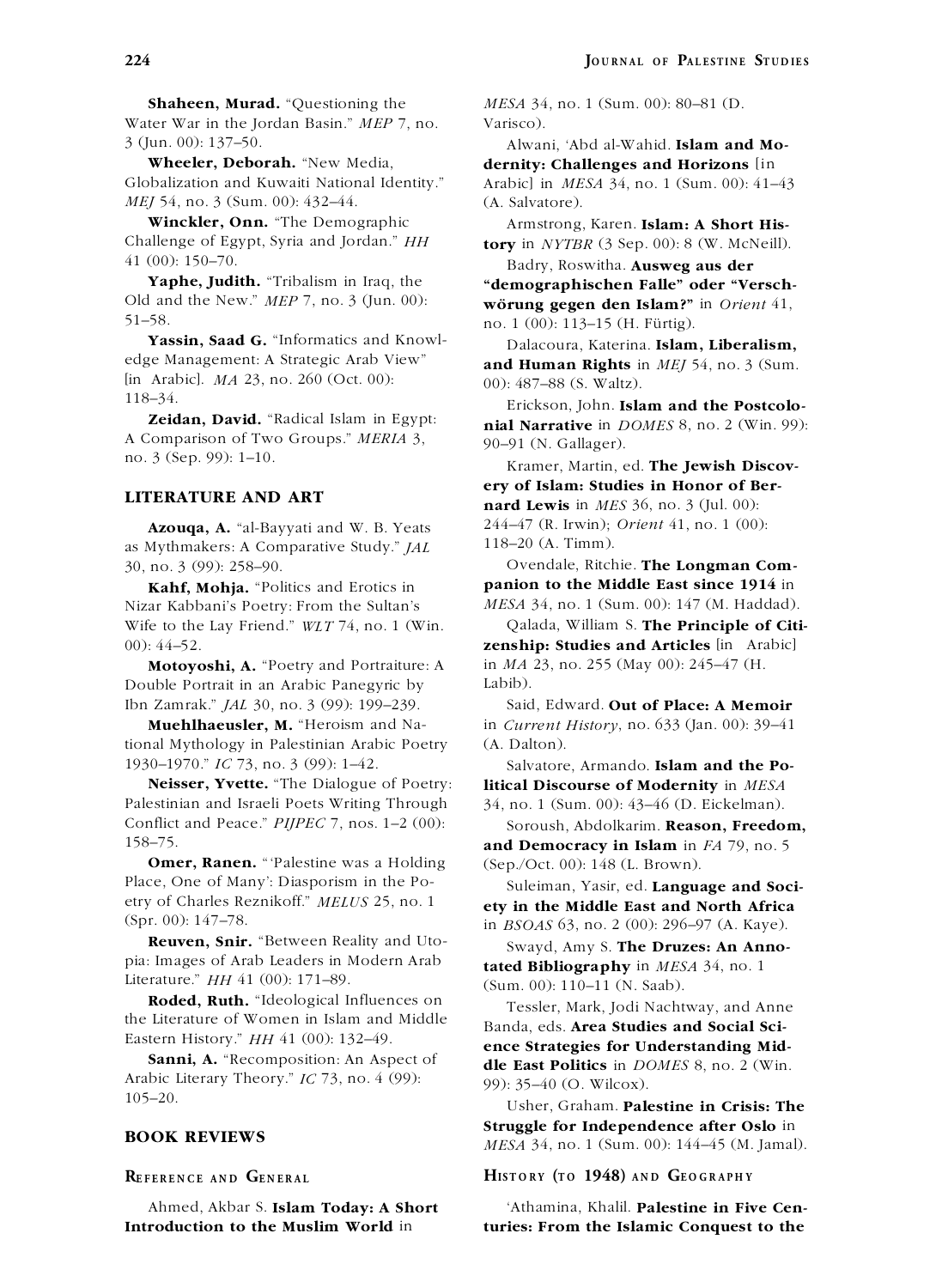## **Frankish Invasion (634–1099)** in *MDF*, Matar, Nabil. **Turks, Moors, and En-**

**lennium: The Genesis of the Baha'i Faith** Verhaaren); *T*.<br> **in the Nineteenth-Century Middle Fast** in (A. Hamilton). in the Nineteenth-Century Middle East in *IJMES* 32, no. 2 (May 00): 302–4 (E. McKale, Donald M. **War by Revolution:** Abrahamian). **Germany and Great Britain in the Mid-**

tomanes et Ottomanes, ed. **Essays on Ottoman Civilization: Archiv Orientaln´ ´** õ**,** Meriwether, Margaret. **The Kin Who Supplement 8: Proceedings of the XIIth Count: Family and Society in Ottoman Congress of the Comité International Aleppo, 1770–1840** in *MESA* 34, no. 1 **d'Études Pre-Ottomanes et Ottomanes,** (Sum. 00): 109–10 (B. Masters). **Prague, 1996** in *MESA* 34, no. 1 (Sum. 00): Meynier, Gilbert, and Maurizio Russo, eds.

**Egyptian Arab Nationalist: The Early Mediterran ´ ee, ´ France et l'Italie (XIX et Years of Azzam Pasha, 1893–1936** in *ASQ* **XXe siecles) `** in *Orient* 41, no. 1 (00): 22, no. 1 (Win. 00): 91–101 (I. Abu-Rabi'); 115–16 (L. Hanisch). *MEI* 15, no. 4 (Jul.–Aug. 00): 61–62 (E. Nafi, Bashir M. **Arabism, Islamism, and**<br>Ghareeb); *MEI* 54, no. 3 (Sum. 00): 485–86 **the Palestine Question. 1908–1941: A Po-**

**mains: Ideology and Legitimation of** 00): 244–47 (A. Sullivan). **Power in the Ottoman Empire** Philipp, Thomas, and Ulrich Haarmann, **1876–1909** in *Orient* 41, no. 1 (00): 129–31 eds. **The Mamluks in Egyptian Politics**

Doumani, Beshara. Rediscovering Pales**tine: Merchants and Peasants in Jabal** Mohamed). **Nablus, 1700–1900** in *MHR* 14, no. 2 (Dec. Sabbagh, Said. **The Political History of** 99): 107–12 (I. Agmon). **Iran: The Roots of Transformation,**

**rialism in the Middle East, 1916–1919** in (Oct. 00): 280–82 (O. al-'Awamiri). *MEJ* 54, no. 3 (Sum. 00): 488–89 (J. Abadi); Shepherd, Naomi. **Ploughing Sand: Brit-***MESA* 34, no. 1 (Sum. 00): 137–38 (P. **ish Rule in Palestine 1917–1948** in *Con-*Brobst). *temporary Review* 276, no. 1611 (Apr. 00):

Fleet, Kate. **European and Islamic** 211 (G. Evans). **Trade in the Early Ottoman State** in *TLS*, Tignor, Robert. **Capitalism and Nation-**

**Yazidis in Colonial Iraq** in *MEI* 54, no. 3 (Sum. 00): 470–71 (P. Garretson). (May 00): 315–17 (E. Davis).

**1935–1937** in *AA* 30, no. 1 (99): 82–84 (J. **the Close of Empire** in *MESA* 34, no. 1 (99): 82–84 (J. (Sum. 00): 104–5 (F. Lawson). Craig).

**Turkey Between Russian Bolshevism and Ottoman Period, 1864–1914** in *IJMES* 32, **British Imperialism, 1918–1923** in *MESA* no. 2 (May 00): 307–9 (R. Khalidi). 34, no. 1 (Sum. 00): 138–39 (J. Lippe).<br>Hopwood, Derek. **Sexual Encounters in** PALESTINIAN POLITICS AND SOCIETY

**the Middle East: The British, the French** Abu el-Assal, Riah. **Caught in Between: and the Arabs** in *BSOAS* 63, no. 1 (00): **The Extraordinary Story of an Arab Pal-**117–18 (M. Yapp). **estinian Christian Israeli** in *WR* 19, no. 8

Macfie, A. L. **The End of the Ottoman** (Oct./Nov. 00): 102 (M. Cook). **Empire, 1908–23** in *IJMES* 32, no. 2 (May Christison, Kathleen. **Perceptions of Pal-**00): 291–97 (M. Hickok). **estine: Their Influence on U.S. Middle**

no. 43 (Sum. 00): 178–79 (S. Abu Fakhr). **glishmen in the Age of Discovery** in Cole, Juan R. **Modernity and the Mil-** *MESA* 34, no. 1 (Sum. 00): 108–9 (C. Isom-<br> **Inium: The Genesis of the Baha'i Faith** Verhaaren); *TLS*, no. 5086 (22 Nov. 00): 30

Comité International d'Études Pre-Ot-<br> **dle East in the Era of World War I** in *MES*<br>  $\frac{36}{100}$ , no. 3 (Jul. 00): 257–60 (M. Yapp).

111-12 (L. Darling). **L'Europe et la Méditerranée: stratégies et** Coury, Ralph M. **The Making of an itineraires ´ politiques et culturelles en**

the Palestine Question, 1908–1941: A Po-(V. Egger). **litical History** in *ASQ* 22, no. 1 (Win. 00): Deringil, Selim. **The Well-Protected Do-** 91–101 (I. Abu-Rabi'); *MW* 90, nos. 1–2 (Spr.

(K. Kreiser). **and Society** in *Canadian Journal of His-*<br>Doumani, Beshara. **Rediscovering Pales-** *tory* 35, no. 1 (Apr. 00): 217–218 (M.

Fisher, John. **Curzon and British Impe- 1900–1940** [in Arabic] in *SD* 36, no. 142

no. 5086 (22 Nov. 00): 30–31 (R. Amitai). **alism at the End of Empire: State and** Fuccaro, Nelida. **The Other Kurds: Business in Decolonizing Egypt, Nigeria**<br>**zidis in Colonial Iraq** in *MEI* 54, no. 3 **and Kenya, 1945–1963** in *IJMES* 32, no. 2

Gelvin, James L. **Divided Loyalties: Na-** Yapp, M. E. **Politics and Diplomacy in tionalism and Mass Politics in Syria at Egypt: The Diaries of Sir Miles Lampson**

Gökay, Bülent. A Clash of Empires: Yazbak, Mahmoud. Haifa in the Late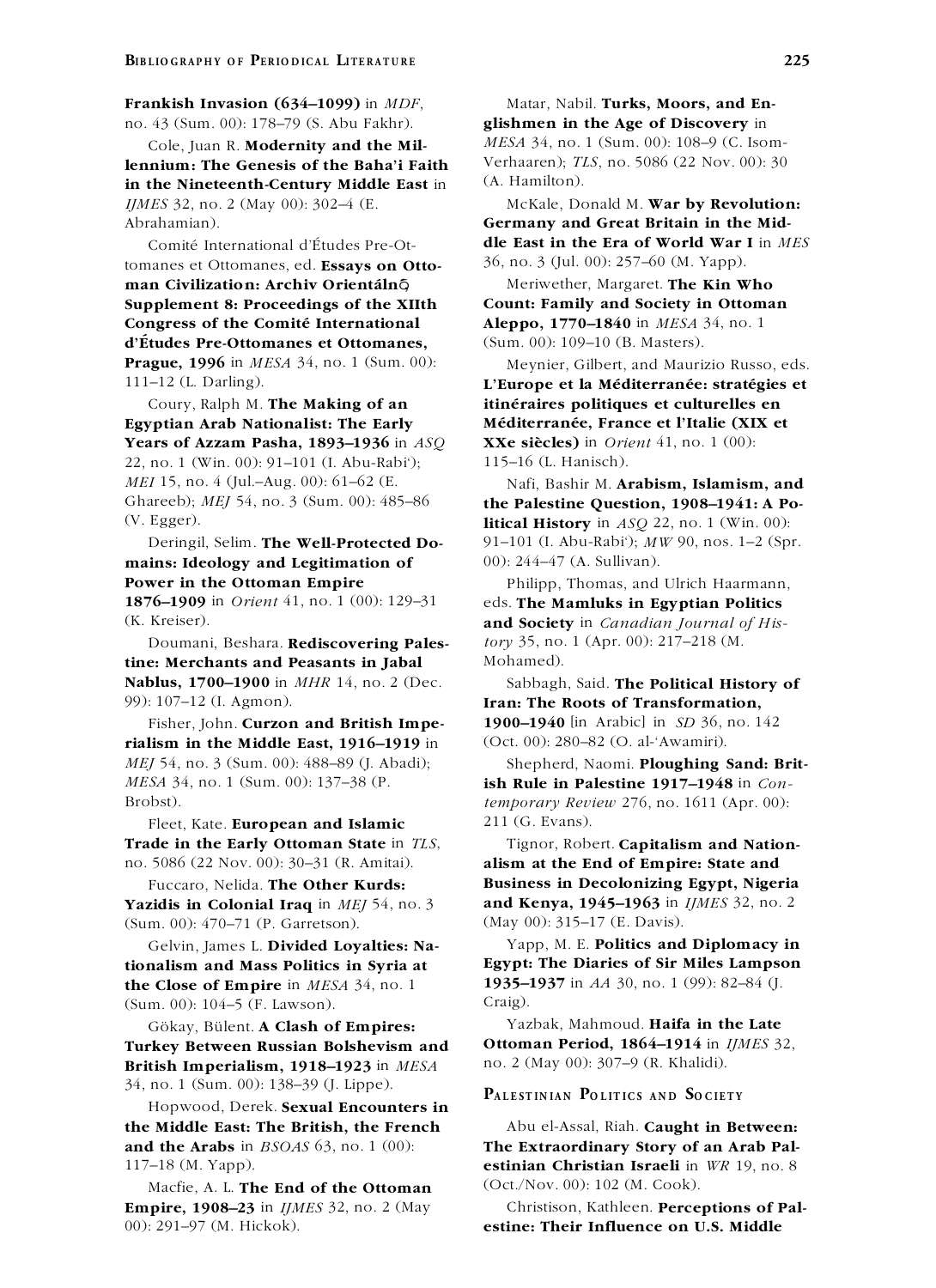**East Policy** in *MQ* 11, no. 2 (Spr. 00): **Process** in *Orient* 41, no. 1 (00): 120–24 (L. 133–36 (S. Kober). Watzal).

Hass, Amira. **Drinking the Sea at Gaza:** Days and Nights in a Land Under Siege Israell POLITICS, SOCIETY, AND ZIONISM in *MEP* 7, no. 3 (Jun. 00):  $191-94$  (A. Venter); Abu-Nimer, Mohammed. **Dialogue, Con-**<br>*PIIPEC* 7, nos.  $1-2$  (00):  $137-44$  (D. Leon).

**Transition to Democracy in Palestine** in (Sum. 00): 471–72 (L. Polliack).<br>ASO 22, no. 1 (Win. 00): 106–7 (J. Nassar). Boilin Vossi **His Prothon'** 

*ShA*, no. 103 (Sep. 00): 243–46 (I. 'Abdul 26 (A. Leibel).

**nunism in the Jewish State** in *DOMES* 8, **Militarism** in *IJMES* 32, no. 2 (May 00): munism in the Jewish state in DOMES 8,<br>
no. 2 (Win. 99): 79–81 (P. Kumaraswamy).<br>
Khalidi, Rashid. Palestinian Identity in<br>
Inside View [in Arabic] in *MA* 23, no. 259

*IJMES* 32, no. 2 (May 00): 306–7 (J. Massad); (Sep. 00): 156–59 (T. Shah).<br>*MES* 36, no. 3 (Jul. 00): 250–53 (B.

**tine: A Guide to Final Status Negotiations** (W. Harrop).<br>in *MEI*, no. 631 (18 Aug. 00): 26–27 (J. Gee). Cohen, Eliot A. **Knives, Tanks and Mis-**

**Palestinian Hamas: Vision, Violence, and**<br>**Consistence** in  $F4.70$ , no. 5 (Sep (Ost, 00): 112–13 (I. Peleg). **Coexistence** in *FA* 79, no. 5 (Sep./Oct. 00):

Nazzal, N. Y., and L. A. Nazzal. **Historical Lest Israel Fall** in **Allah in** *Lest Israel Fall* in *Lest Israel* **Dictionary of Palestine** in *AA* 30, no. 1 Finkelstein, Norman G. **The Holocaust** (99): 85–86 (M. Fuller).

**tifadah** in *DOMES* 8, no. 2 (Win. 99): 74–75

Parker, Christopher. Resignation or Re**volt: Socio-Political Development and**  $(0.80)$ : 8 (O. Bartov); *WPBW* (24 Nov. 00): 4–5<br>**the Challenges of Beace in Palestine** in  $(0.80)$ : S. Zipperstein). the Challenges of Peace in Palestine in *MEJ* 54, no. 3 (Sum. 00): 476–77 (E. Firro, Kais M. **The Druzes in the Jewish**

and the History of Palestine in *MESA* 34, no. 1 (Sum. 00): 117–18 (D. Lieberfeld). Hazony, Yoram. **The Jewish State: The**

**Palestinian Politics: From Revolution to** (Sep./Oct. 00): 148 (L. Brown); *New Lead*<br>**State-Building** in *MEI* 54, no. 3 (Sum, 00): 83, no. 2 (May 00): 26–27 (A. Rosenfeld); **State-Building** in *MEI* 54, no. 3 (Sum. 00): 477–78 *Washington Times* (12 Sep. 00): A21 (A. (G. Robinson); *MEP* 7, no. 3 (Jun. 00): 183-87 (G. Denoeux).

Shash, Taher. **The Final Status Negotia-** Heller, Joseph. **The Birth of Israel, and Challenges** [in Arabic] in *SD* 36, no. *JP*, no. 2074 (4 Aug. 00): 14 (S. Arad). 141 (Jul. 00): 270–71 (L. 'Afifi). Hilal, Rida. **The Jewish Christ and the**

**tine: The Rise and Fall of the Oslo Peace** 142 (Oct. 00): 284–85 (M. Zarnuqa).

Dumper, Michael. **The Politics of Jeru-** Zahlan, A. B., ed. **The Reconstruction of salem since 1967** in AA 30, no. 1 (99): **Palestine: Urban and Rural Development salem since 1967** in *AA* 30, no. 1 (99):<br>86–87 (P. Clark). **Palestine: Urban and Rural Development**<br>in *Orient* 41, no. 1 (00): 116–18 (P. Lindner). 86–87 (P. Clark). in *Orient* 41, no. 1 (00): 116–18 (P. Lindner).

*PEC* 7, nos.  $1-2$  (00):  $13/-44$  (D. Leon). **flict Resolution and Change: Arab-Jewish** Jarbawi, Ali. **Legal Structures and the Frigmulters in Israel** in *MEI* 54, no. 3 **Encounters in Israel** in *MEJ* 54, no. 3

*ASQ 22, no.* 1 (Win. 00): 106–7 (J. Nassar). Beilin, Yossi. **His Brother's Keeper:**<br>**Jerusalem, the Palestinian Situation, Israel and Diaspora Jewry in the**<br>**And Arab National Security** [in Arabic]. **ISBN 2004 Treest: Twenty-First Century** in *WJW* (17 Aug. 00):

ran).<br>Kaufman, Ilana, ed. **Arab National Com- Mathematics: in** *HMCC***<sup>22</sup>, a.g. 2 (May 00)** 

Chesin, Amir S. **Separate and Unequal:**<br>Kimmerling).<br>Kileman, Aharon. **Compromising Pales**<br>**Example 10 Separate 20 Separate and Unequal:**<br>The Inside Story of Israeli Rule in East<br>Inc: A Guide to Final Status Negotiations<br>

Milton-Edwards, Beverly. **Islamic Political Containstant Containstant School and School School School School School School School School School School School School School School School School School School School School S** 

Mishal, Shaul, and Abraham Sela. **The**<br>**Leatinian Herman Mislange and Lury Later** in *MESA* 34, no. 1 (Sum. 00):

Eidelberg, Paul. **Jewish Statesmanship:** 147 (L. Brown).

O'Ballance, Edgar. **The Palestinian In-**<br> **Industry: Reflections on the Exploitation**<br> **Industry: Reflections on the Exploitation**<br> **Industry: Reflections on the Exploitation** (N. Gallagher). (N. Gallagher). (N. Gallagher). (N. Gallagher). (N. Gallagher). (N. Gallagher). (N. Gallagher). (N. Gallagher). (N. Gallagher). (N. Gallagher). (N. Gallagher). (N. Gallagher). (N. Gallagher). (N. Gallagher)

Hagopian). **State: A Brief History** in *IJMES* 32, no. 3 Prior, Michael, ed. **Western Scholarship** (Aug. 00):  $432-34$  (H. Timani); *MDF*, no.  $43$ <br>**d** the History of Palestine in *MESA*  $34$  (Sum. 00):  $172-73$  (Y. Yazbek).

Rubin, Barry. **The Transformation of Struggle for Israel's Soul** in *FA* 79, no. 5<br> **Struggle** for **Israel's Soul** in *FA* 79, no. 5<br> **Sep./Oct.** 00): 148 (L. Brown); *New Leader* 

**tions and the Palestinian State: Hopes 1945–1949: Ben-Gurion and His Critics** in

Usher, Graham. **Dispatches from Pales- End of the World** [in Arabic] in *SD* 36, no.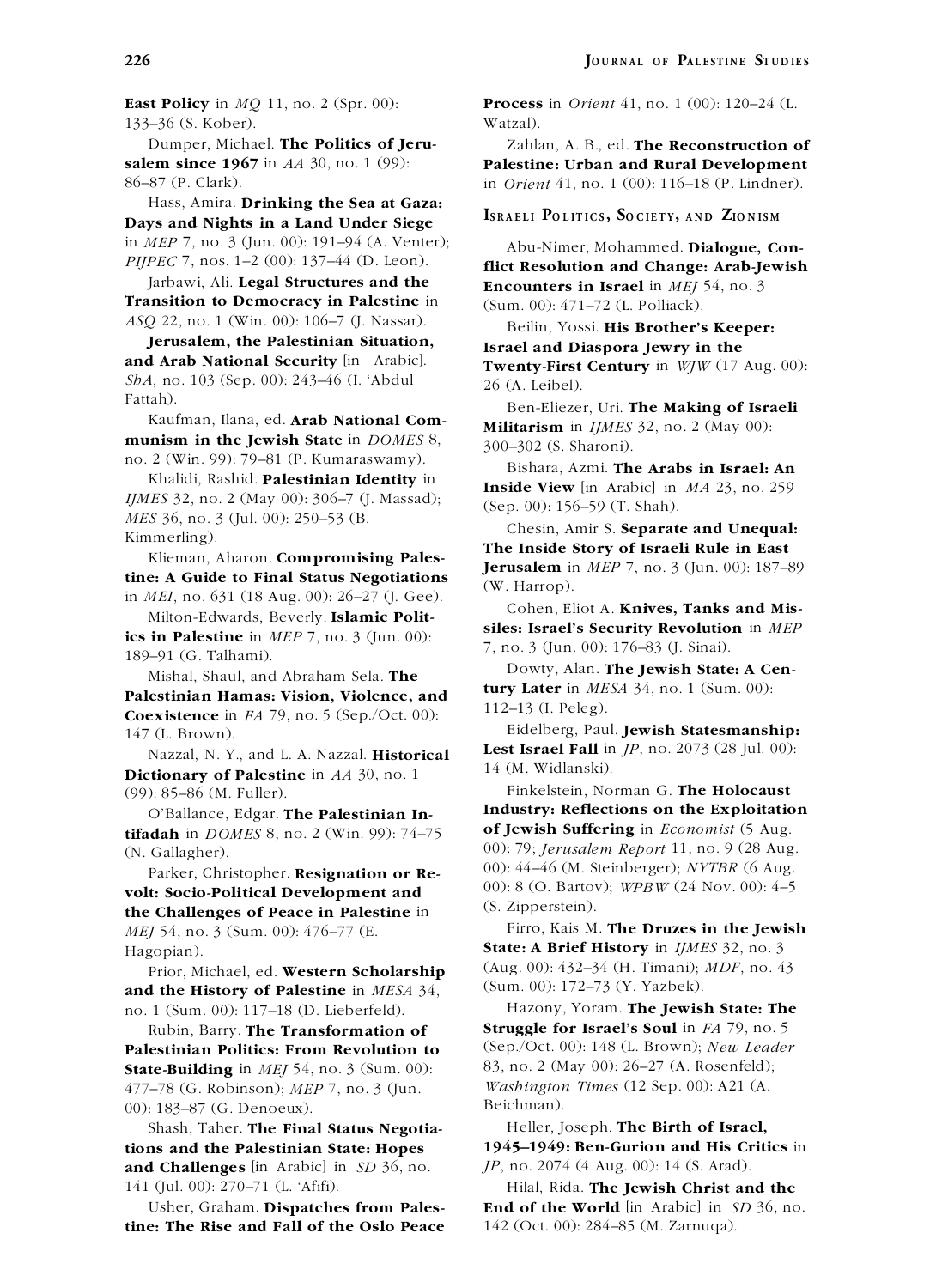**Israel** in *FA* 79, no. 5 (Sep./Oct. 00): 149-50 (20 Jul. 00): 28 (A. Leibel). (W. Bass). Tal, Yisrael. **National Security: The Is-**

**sad: The Torment of Mordechai Vanunu** 176–83 (J. Sinai). in *Contemporary Review* 276, no. 1613 (Jun. Zertal, Idith. **From Catastrophe to** 00): 323 (P. Foster).

 $\textbf{tional Security}$  in *MEP* 7, no. 3 (Jun. 00): 176-83 (J. Sinai). **ARAB AND MIDDLE EASTERN POLITICS** 

Jaber, Monzer. **The Occupied Lebanese Border Strip: The Paths of Occupation,** al-'Abbud, Khalid, ed. **Dialogue on a the Population** [in Arabic] in *SA*, no. 95 (May 00): 105–12 (N. Noureddine). Salvatore).

**Powers, 1952–1960** in *MEJ* 54, no. 3 (Sum. **thict: Looking Inward** in *L* 00. 472–73 (G, Sheffer) (Win. 99): 66–70 (C, Farah). 00): 472-73 (G. Sheffer).

**Peace: Netanyahu, Israel, and the Middle tinians, and the Hashemite Kingdom in Peace Process** in *MA* 23, no. 258 (Aug. **the Middle East Peace Process** in *MA* 23,

**Road to Occupation** [in Arabic] in *MDF*, **et appartenance confessionnelle au**<br>no. 43 (Sum. 00): 175–76 (S. Abu Fakhr). **et appartenance confessionnelle au** 

Nashif, Taysir N. **Nuclear Weapons in**<br> **Israel** in *MESA* 34, no. 1 (Sum. 00): 114–15

Rein, Raanan. **In the Shadow of the** in  $ASQ$  22, no. 1 (Win. 00): 102–5 (M.<br>**Holocaust and the Inquisition: Israel's** Ansour) **Holocaust and the Inquisition: Israel's**<br> **Relations with Francoist Spain** in *MHR* Bengio, Ofra. **Saddam's Word: Political**<br>
14, no. 2 (Dec. 99): 114–15 (R. Gillespie).

Rejwan, Nissim. **Israel's Place in the**  $(00)$ : 119–20 (R. Alkadiri).<br>**Middle East: A Pluralist Perspective** in Bengio Ofra and Gal *IJMES* 32, no. 3 (Aug. 00): 434–36 (C. **Minorities and the State in the Arab**<br>Waxman). **World** in *IMES* 32, no. 3 (Aug. 00): 61.

Rubinstein, Amnon. **From Herzl to Ra-** (M. Mufti). **bin: The Changing Image of Zionism** in Boulby, Marion. **The Muslim Brother-***NYTBR* (17 Sep. 00): 20 (E. Bronner); *WPBW* **hood and the Kings of Jordan,** (24 Sep. 00): 4 (S. Schoffman). **1945–1993** in *IJMES* 32, no. 3 (Aug. 00):

**Jewish Fundamentalism in Israel** in *Ori-* 00): 473–75 (Y. Freij). *ent* 41, no. 1 (00): 120–24 (L. Watzal). Dagher, Carole H. **Bring Down the**

**Life of the Jews in Palestine** (movie re- *MEP* 7, no. 3 (Jun. 00): 196–98 (R. Betts). view) in *Variety* 379, no. 12 (14 Aug. 00): 22 Effendi-'Atiyya, Hussein. **Non-Govern-** (D. Harvey). **mental Organizations and Development**

**Brother: Violence and Extremism in Israeli Politics from Altalena to the Rabin Egyptian-Syrian Unity: Forty Years** 176–83 (J. Sinai). 199–205 (A. al-Mahjoub).

Horovitz, David. **A Little Too Close to** Stone, Kurt F. **The Congressional God: The Thrills and Panic of a Life in Ninyan: The Jews of Capitol Hill** in *WJW*

Hounam, Peter. **The Woman from Mos- raeli Experience** in *MEP* 7, no. 3 (Jun. 00):

00): 323 (P. Foster). **Power: Holocaust Survivors and the** Inbar, Efraim. **Rabin and Israel's Na- Emergence of Israel** in *Tikkun* 15, no. 3<br> **nal Security** in *MFP* 7, no. 3 (Jun. 00). (May 00): 63–64 (E. Sprinzak).

**the Lines of Confrontation, the Fate of Neutral Ground: Face to Face** [in Arabic] **the Population** [in Arabic] **in**  $SA$  no 95 **in**  $MESA$  34, no. 1 (Sum. 00): 41–43 (A.

Levey, Zach. **Israel and the Western** Abul-Husn, Latif. **The Lebanese Con-**<br>**ISRNATE:** Abul-Husn, Latif. **The Lebanese Con-**<br>**ISRNATE:** Looking Inward in *DOMES* 8, no. 2

Abu-Odeh, Adnan. **Jordanians, Pales-** Lochery, Neill. **The Difficult Road to East Peace Process** in  $MA$  23, no. 258 (Aug.<br>
00): 210–14 (M. Nasser al-Thani).<br>
Misgav, Haim. **Conversations with**<br>
Misgav, Haim. **Conversations with**<br>
Misgav, Haim. **Conversations with**<br>
Misgav, Haim. **Conversations wi** 

**Yitzhak Shamir** in  $WJW$  (14 Sep. 00): 39 (A.<br>Leibel).<br>Muslih, Muhammad. **The Golan: The**<br>Muslih, Muhammad. **The Golan: The**<br>Muslih, Muhammad. **The Golan: The**<br>Azar, Fabiola. **Construction identitaire** 

**Liban** in *MM*, no. 167 (Jan.–Mar. 00): 108 (E.

**ISTAEL IN** *MESA* **34, no. 1 (Sum. 00): 114–15 Barnett, Michael N. <b>Dialogues in Arab** (D. Spector). **Politics: Negotiations in Regional Order**<br>Rein. Raanan. **In the Shadow of the**  $\frac{1}{2}$  at  $\frac{2000000000000000000000000$ 

**Discourse in Iraq** in *MESA* 34, no. 1 (Sum.

**Middle East: A Pluralist Perspective** in Bengio, Ofra, and Gabriel Ben-Dor, eds.<br>*IJMES* 32, no. 3 (Aug. 00): 434–36 (C. **Minorities and the State in the Arab** 

**World** in *IJMES* 32, no. 3 (Aug. 00): 411–13

Shahak, Israel, and Norton Mezvinski. 425–26 (E. Sahliyeh); *MEJ* 54, no. 3 (Sum.

Sokolovsky, Noah, prod. and dir. **The Walls: Lebanon's Post-War Challenge** in

Sprinzak, Ehud. **Brother Against** [in Arabic] in *SD* 36, no. 141 (Jul. 00):<br> **Arther:** Violence and Extremism in Is. 278–79 (I. Rahim).

**Assassination** in *MEP* 7, no. 3 (Jun. 00): **Later** [in Arabic]. *MA* 23, no. 258 (Aug. 00):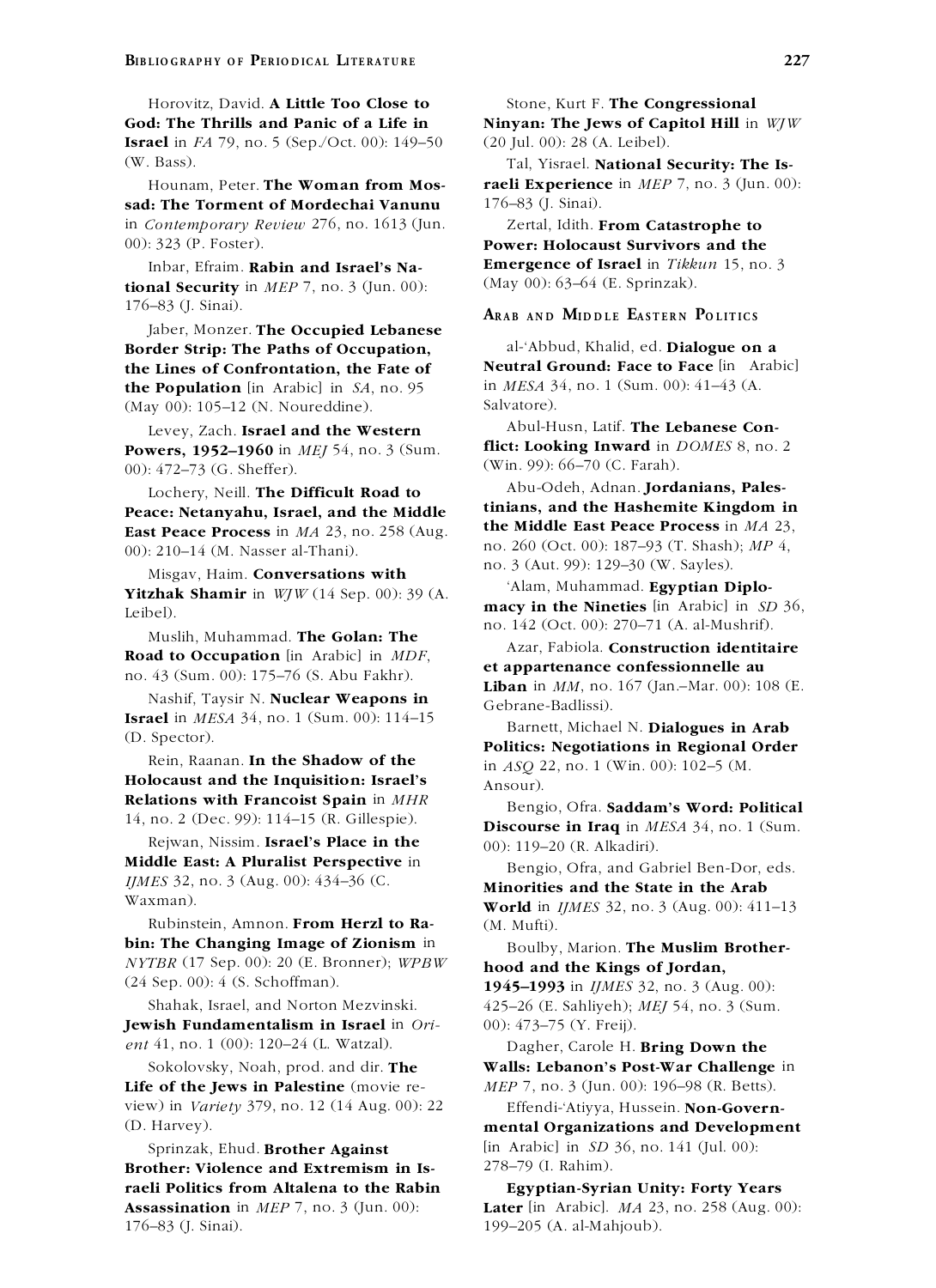Eisenberg, Laura Z., and Neil Caplan. **Ne-** Hudson, Michael C., ed. **The Middle East Problems, Possibilities** in *MESA* 34, no. 1 **Arab Integration** in *MESA* 34, no. 1 (Sum. (Sum. 00): 47–53 (C. Smith). 00): 125–26 (A. Askari).

00): 120–21 (M. al-Rasheed). no. 2 (Sum. 00): 190–96 (A. Dhaoudi).

Freedman, Robert O., ed. **The Middle** Joyce, Miriam. **Kuwait, 1945–1996: An**<br>**East and the Peace Process: The Impact** Anglo-American Perspective in *HMES* 32 (Sum. 00): 47–53 (C. Smith). 54, no. 2 (Spr. 00): 310–11 (A. Baaklini).

Fuller, Graham. **Iraq in the Coming** Kapitan, Tomis, ed. **Philosophical Per-**<br> **Decade:** Will it Survive until 2002? in **Spectives on the Arab Israeli Conflict** in **Decade: Will it Survive until 2002?** in **spectives on the Arab-Israeli Conflict** in *IGAPS* 26, no. 98 (00): 255–60 (H. al-<br>*MFSA* 34 no. 1 (Sum 00): 54–55 (Labadi) *JGAPS* 26, no. 98 (00): 255–60 (H. al-<br> *MESA* 34, no. 1 (Sum. 00): 54–55 (J. Abadi).<br>
<sup>21</sup>Khazen, Earid **The Breakdown of the** 

Gee, John R. **Unequal Conflict: The State in Lebanon 1967–1976** in *MEI*, no.<br> **Palestinians in Israel** in *MESA* 34, no. 1 630 (28 Jul. 00): 26–27 (R. Leenders).<br> **Example Martin S. Eadlallab: The Com**<br> **Example Martin** 

(Sum. 00): 113–14 (C. Ryan).<br>
Ginat, Joseph, and Onn Winckler, eds.<br> **The Jordanian-Palestinian-Israeli Trian-**<br> **Example: Smoothing the Path to Peace** in<br> *MESA* 34, no. 1 (Sum. 00): 47–53 (C. Smith).<br> **Example: Smoothin** 

*MESA* 34, no. 1 (Sum. 00):  $124-25$  (G.<br>
Stansfield).<br>
Haj, Samira. **The Making of Iraq,**<br> **Making of Modern Turkey** in *MEJ* 54, no.<br> **Making of Modern Turkey** in *MEJ* 54, no.<br> **Making of Modern Turkey** in *MEJ* 54, no

Majzub, Tariq. **Water and Future Secur- tions: Where To? Four Scenarios for the**

lutism, Revolution, and Democracy in **the Middle Eastern Democracies** in *IJMES* 32, no. 3 (Aug. 00):  $426-28$  (S. Greenwood). (Sum. 00):  $126-27$  (S. Antoon).<br>32, no. 3 (Aug. 00):  $426-28$  (S. Greenwood). Mango, Andrew. **Atatürk** in *MES* 36, no.

Heydemann, Steven. **Authoritarianism in Syria: Institutions and Social Conflict 1946–1970** in *MEJ* 54, no. 3 (Sum. 00): al-Mansur, 'Abd al-'Aziz. **The Water Is-**

Yürükel. **Contrasts and Solutions in the** <sup>(M. Diab).</sup><br>**Middle East** in *MP* 4, no. 2 (Sum. 99): 202–3 Moin, Bager. **Khomeini: Life of the Middle East** in  $MP_4$ , no. 2 (Sum. 99): 202–3

Hourani, Hani, et al. **Jordanian Political Parties** in *MESA* 34, no. 1 (Sum. 00): 61–62 Nabulsi, Muhammad A. **The Psychology**

Hourani, Hani and Hussein Abu Rumman, **ture** lin Arabic<br>**Example Movements and Organiza.** 274 (A. Turki). eds. Islamic Movements and Organiza**tion in Jordan** [in Arabic] in *MESA* 34, no. Noureddine, Muhammad. **Turkey: The**

Hourani, Hani, and Ayman Yasin. **Who's** 102 (Jun. 00): 254–59 (A. al-Asadi). **Who in the Jordanian Parliament,** Rabinovich, Itamar. **The Brink of Peace: 1997–2001** [in Arabic] in *MESA* 34, no. 1 **The Israeli-Syrian Negotiations** in *MESA* (Sum. 00): 66–67 (H. Hourani). 34, no. 1 (Sum. 00): 118–19 (R. Freedman).

**gotiating Arab-Israeli Peace: Patterns, Dilemma: The Politics and Economics of**

Fandy, Mamoun. **Saudi Arabia and the** Jahmani, Yusuf I. **The Water Issue: Tur-Politics of Dissent** in *MESA* 34, no. 1 (Sum. **key, Syria, and Iraq** [in Arabic] in *MUI* 28,

**East and the Peace Process: The Impact Anglo-American Perspective** in *IJMES* 32, **of the Oslo Accords** in *MESA* 34, no. 1 **p** 2 (May 00): 294–96 (M. Tétreault): *MFI* **of the Oslo Accords** in *MESA* 34, no. 1 no. 2 (May 00): 294–96 (M. Tetreault); ´ *MEJ*

al-Khazen, Farid. **The Breakdown of the**<br>Gee, John R. **Unequal Conflict: The** State in Jebanon 1967–1976 in MEL no

MESA 34, 10. 1 (Sum. 00): 4/-55 (C. Simin).<br>
Gunter, Michael M. **The Kurdish Predic-**<br> **Conflict** in *MESA* 34, no. 1 (Sum. 00): 54–55<br> *Conflict* in *MESA* 34, no. 1 (Sum. 00): 54–55<br> *Conflict* in *MESA* 34, no. 1 (Sum.

Abdullah).<br>
Hamarna, Mustafa, Rosemary Hollis, and  $\frac{\text{in } M_A \text{ and } M_A \text{ is not 1}}{\text{in } M_A \text{ and } M_A \text{ is not 1}}$ <br>
Kiwan).

**ity Requirements in the Arab World** [in **Future** in *MHR* 14, no. 2 (Dec. 99): 112–13<br>
(A. Susser). Arabic] in *SD* 36, no. 142 (Oct. 00): 294–95<br>
Herb, Michael. **All in the Family: Abso-** (I. Rahim). Makiya, Kanan. **Republic of Fear: The** 

**Politics of Modern Iraq** in *MESA* 34, no. 1

3 (Jul. 00): 253–57 (E. Zurcher). ¨

480–81 (F. Lawson). **sue in Syria's Policy Toward Turkey** [in Høiris, Ole, Ole Yürükel, and Sefa $\frac{\text{Arabic}}{\text{m. Djab}}$ . (M. Diab).

(W. Sayles). **Ayatollah** in *NYTBR* (27 Aug. 00): 11 (E. Hourani Hapi et al. **Iondanian Political** Sciolino).

(H. Hourani). **of Arab Politics: The Arabs and Their Fu-**<br>Hourani Hani and Hussein Abu Rumman **ture** [in Arabic] in *SD* 36, no. 142 (Oct. 00):

1 (Sum. 00): 63 (H. Hourani). **Anxious Republic** [in Arabic] in *ShA*, no.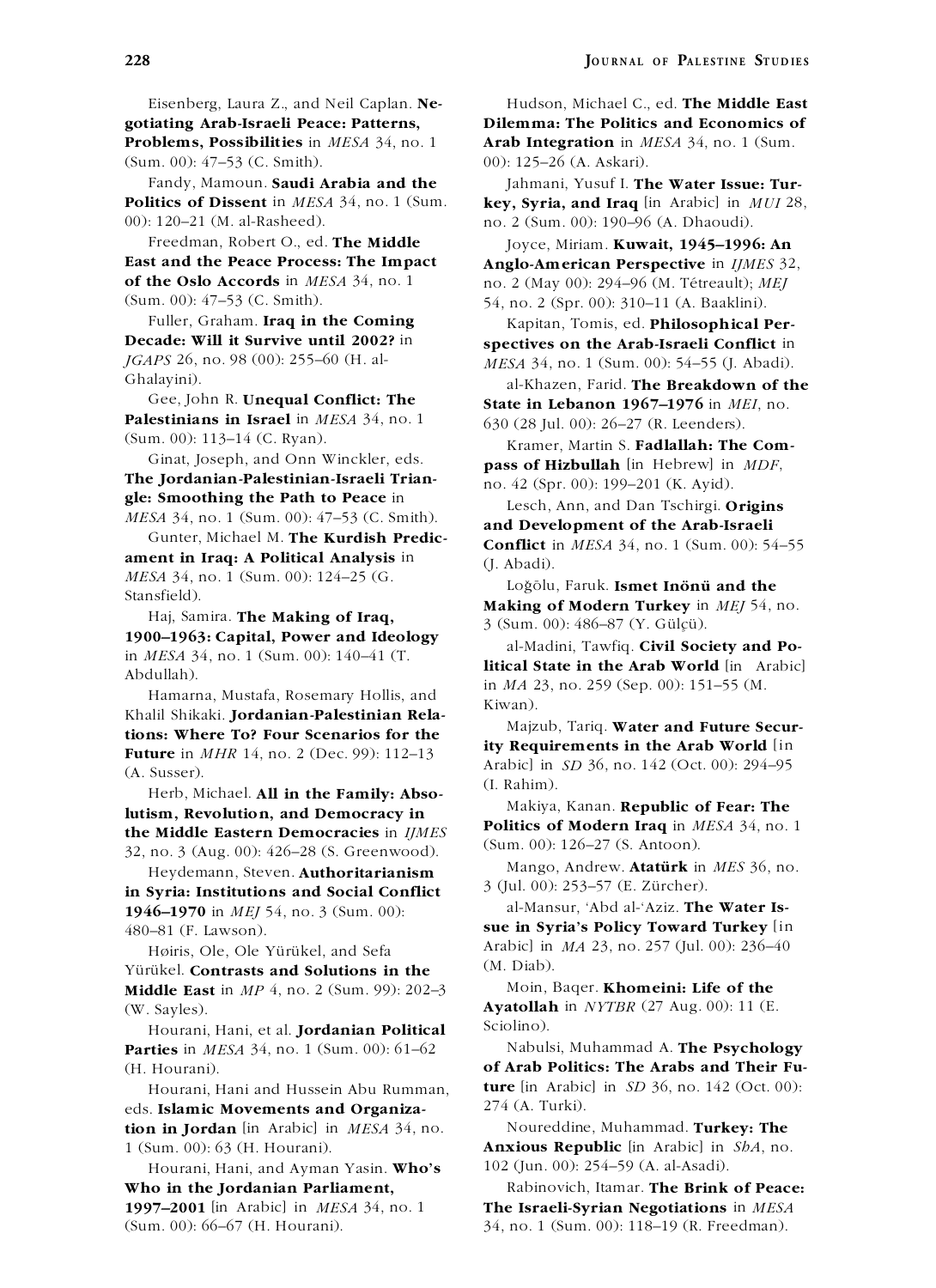**iten im Libanon: Religion im Ubergan ¨ g ments and Population Policies in von Tradition zur Moderne** in *SA*, nos. **Ba'thist Syria** in *IJMES* 32, no. 3 (Aug. 00): 96–97 (Jun.–Jul. 00): 162–67 (S. Haidar). 428–30 (A. Rabo).

Said, Edward. The End of the Peace<br>Process: Oslo and After in *Christian Cen*-<br>INTERNATIONAL RELATIONS

(J. Massad). Simons). Simons). Scholl-Latour, Peter. Lügen im Heiligen Badie

Scholl-Latour, Peter. **Lügen im Heiligen**<br> **Eurald: Machtproben zwischen Euphrat souveraineté: les états entre ruse et**<br> **und Nil** in *Orient* 41, no. 1 (00): 124–35 (U.<br> **responsabilité** in *MA* 23, no. 250 (Sen

Schulze, Kirsten E. **Israel's Covert Di-** Biblawi, Hazim. **The Contemporary Inplomacy in Lebanon** in *IJMES* 32, no. 3

Sharqawi, Suad. **Political Parties and** Chomsky, Noam. **Fateful Triangle: The**<br>**Pressure Groups** [in Arabic] in SD 36, no. **Instead States Jones and the Pelestinian** 

**of a Client Feudalism** in *MEJ* 54, no. 3

Soffer, Arnon. **Rivers of Fire: The Con-**<br> **dle East** in *BSOAS* 63, no. 2 (00): 297–98 (J. *IMES* 32, no. 3 (Aug. 00): 438–40 (A. Royer).

*IJMES* 32, no. 3 (Aug. 00): 438–40 (A. Royer).<br>
Soueid, Mahmoud. **South Lebanon Con-**<br> **Struggle for the Soul of American Jewry**<br> **Freedman, Samuel G. Jew Vs. Jew: The<br>
fronting Israel: Fifty Years of Steadfast-**<br> **Strug** 

**Abdul Nasser: The Origin and Develop-**<br> **Calal, Ahmed, and Robert Z. Lawrence,** 

Teveth, Shabtai. **Ben-Gurion's Spy: The Shaped Modern Iraq** in *DOMES* 8, no. 2<br>(Win 00): 63–65 (B. Kumarasmany) **Show Goldstein**, Jonathan. **The Jews of China:** 

**Volume One—Historical and Compara-** Thabet, Ahmad. **Egyptian Democracy**  $\left[ \text{in Arabic} \right]$  in *SA*, no. 99 (Sep. 00): 107–17 (I. Faraj). Graham-Brown, Sarah. **Sanctioning Sad-**

of the Sources of Threat to Arab Na-<br> **Example Security.** The Views of Intellecty [brahim]. tional Security: The Views of Intellectu**als in Jordan** [in Arabic] in *MESA* 34, no. 1 Hart, Parker T. **Saudi Arabia and the** (Sum. 00): 64 (H. Hourani). **United States: Birth of a Security Part-**

the End of Empire to the End of the **Cold War** in *MESA* 34, no. 1 (Sum. 00): al-'Izzi, Ghassan. **The Politics of Power,**

**Development** in *IJMES* 32, no. 2 (May 00): 113-17 (M. Nabulsi). 319–22 (M. Barnett). Juergensmeyer, Mark. **Terror in the**

**Contemporary Syria** in *MEJ* 54, no. 3 (M. Widlanski); *Tikkun* 15, no. 3 (May 00): (Sum. 00): 482–83 (E. Thompson). 23–24 (R. Friedland).

Rosig, Stephan. **Islamismus bei den Shi-** Winckler, Onn. **Demographic Develop-**

*tury* 117, no. 21 (July 19): 762 (M. Ellis). Arnove, Anthony, ed. **Iraq Under Siege:**<br>Salibi, Kamal. **The Modern History of** The Deadly Impact of Sanctions and Wa Salibi, Kamal. **The Modern History of The Deadly Impact of Sanctions and War Jordan** in *MESA* 34, no. 1 (Sum. 00): 143–44 in *WR* 19 no. 7 (Aug /Sep. 00): 105–6 (C **Jordan** in *MESA* 34, no. 1 (Sum. 00): 143–44 in *WR* 19, no. 7 (Aug./Sep. 00): 105–6 (C.

**und Nil** in *Orient* 41, no. 1 (00): 124–35 (U. **responsabilité** in *MA* 23, no. 259 (Sep. 00):<br>Steinbach).  $165, 69$  (M Seedi) 165–68 (M. Saadi).

**ternational Economic Order** [in Arabic] (Aug. 00): 436–38 (O. Barak). in *SD* 36, no. 141 (Jul. 00): 276–77 (A. Diab).<br>Sharqawi, Suad. **Political Parties and** champles Noam **Eateful Triangle: The** 

**Pressure Groups** [in Arabic] in *SD* 36, no. **United States, Israel and the Palestinians** in *Orient* 41, no. 1 (00): 120–24 (L. Watzal). Simons, Geoff. **Saudi Arabia: The Shape** 

BoCén Pinto, Maria. **Political Islam and the United States: A Study of U.S. Policy** (Sum. 00): 479–80 (K. Dadkhah). **Towards Islamist Movements in the Mid-**<br>
Soffer, Arnon, Rivers of Fire: The Con-

00: 240–42 (N. al-Jasour).<br>
Takriti, Buthaina 'Abd al-Rahman. **Gamal**<br> **Olive Tree** in *High-Technology Services*<br> *Management* 9, no. 4 (Apr. 00): 30, 36.

ment of Nasserism [in Arabic] in *MA* 23,<br>
no. 258 (Aug. 00): 199–205 (A. al-Mahjoub). eds. **Building Bridges: An Egypt-U.S. Free**<br>
Trade Agreement in *IJMES* 32, no. 2 (May of the Political Scandal that<br> **Story of the Political Scandal that**<br> **Story of the Political Scandal that**<br> **Story of the Political Scandal that**<br> **Story of the Political Scandal that**<br> **Story of the Political Scandal tha** 

Goldstein, Jonathan. **The Jews of China:** (Win. 99): 63–65 (P. Kumaraswamy). **tive Perspectives** in *Pacific Affairs* 73, no. 1<br>**(b)** Archiel in *SA*, no. 00 (Sep. 00), 107, 17 (I) (Spr. 00); 107 (M. Gewurtz).

Tubasi, Basim. **The Political Awareness** dam: **The Politics of Intervention in Iraq the Sources of Threat to Arab** Na<sub>c</sub> in *DOMES* 8, no. 2 (Win. 99): 52–55 (E.

Vatikiotis, P. J. **The Middle East: From nership** in *MESA* 34, no. 1 (Sum. 00):<br>Find of Empire to the End of the  $141-42$  (F. Gause).

145–46 (J. Gordon). **the Future World Order and the Super-**Waldner, David. **State Building and Late powers** [in Arabic] in *SA*, no. 95 (May 00):

Wedeen, Lisa. **Ambiguities of Domina- Mind of God: The Global Rise of Religtion: Politics, Rhetoric and Symbols in ious Violence** in *JP*, no. 2080 (9 Sep. 00): 22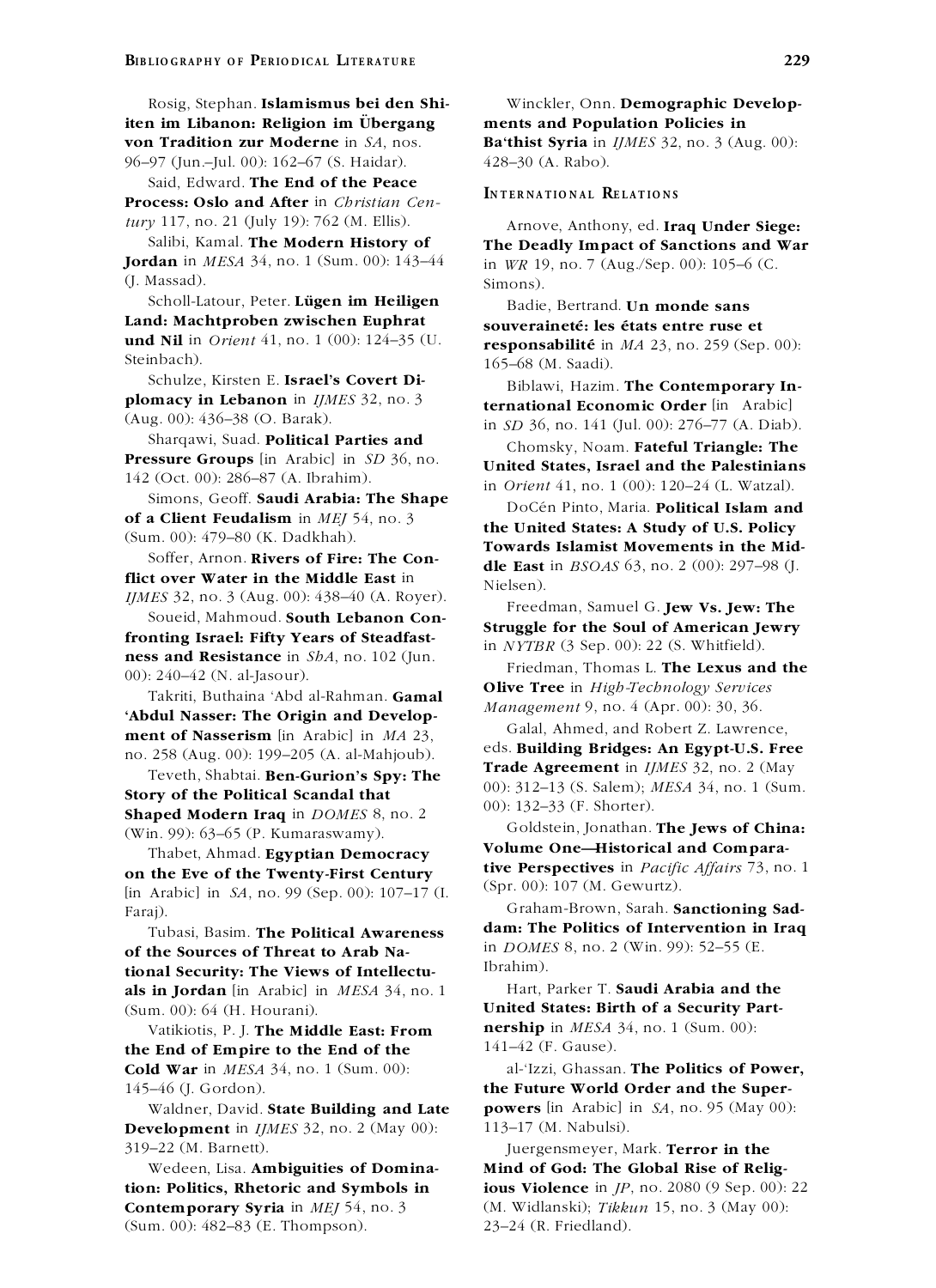Kemp, Geoffrey, and Robert E. Harkavy. Arabic] in *MESA* 34, no. 1 (Sum. 00): 59–60 **Strategic Geography and the Changing** (H. Hourani). **Middle East** in *DOMES* 8, no. 2 (Win. 99): **MILITARY** 27–32 (A. Shaker).

**Challenges to Europe and the United and the New Middle East** [in Arabic] in **States** in *FA* 79, no. 5 (Sep./Oct. 00): 147 (L. *MDF*, no. 43 (Sum. 00): 166–69 (H. Dajani). Brown). Butler, Richard. **The Greatest Threat:**

**ment: The West and the Religious Ques- the Growing Crisis of Global Security** in **tion in the Middle East**  $\begin{bmatrix} \text{in } \text{Arabic} \end{bmatrix}$  in *SD JP*, no. 2073 (28 Jul. 00): 14 (A. Perlmutter);

Nashar, Mustafa. **Against Globalization** Creveld, Martin V. **The Sword and the** [in Arabic] in *SD* 36, no. 141 (Jul. 00): **Olive: A Critical History of the Israeli**

Paulet, Jean-Pierre. **La mondialisation** in 176–83 (J. Sinai). *SA*, no. 98 (Aug. 00): 113–20 (G. el-'Izzi). Friedman, Norman. **Desert Victory: The**

**strom: Soviet Immigration to Israel and** 99): 56–60 (R. Ovendale). **Middle East Peace** in *MESA* 34, no. 1 (Sum. Hatem, Muhammad 'Abd al-Qadir. **The** 00): 117–18 (R. Freedman). **Strategic Surprise in the 1973 October**

**and Europe: The Power Deficit** in *MEI*, 292–93 (A. Doueik).

**the South: Economic and Social Dimen-** (Win. 99): 41–45 (E. Ibrahim). **sions** [in Arabic] in *SD* 36, no. 142 (Oct. O'Ballance, Edgar. **Civil War in Leba-**

Simons, Geoff. **The Scourging of Iraq:** 313–15 (P. Salem). **Sanctions, Law and Natural Justice, 2nd** Razon, Pierre. **La guerre israelo-arabe ´ ed.** in *DOMES* 8, no. 2 (Win. 99): 56–60 (R. **d'Octobre 1973: une nouvelle donne**

Sadat, Kissinger, Carter, Begin and the<br>Quest for Arab-Israeli Peace in MEJ 54,<br>RECONOMY, SOCIETY, AND EDUCATION no. 3 (Sum. 00): 489–90 (A. Sela). Abbadi, B. Kay, ed. **The Jordanian**

Stevens, Paul, et al. **Gulf Energy and the Economy in Its Regional and Interna-<br>
<b>World** in *MESA* 34, no. 1 (Sum. 00): 134–35 **tional Framework** [in Arabic] in *MESA* (I. Oweiss). no. 1 (Sum. 00): 65 (H. Hourani).

Tehranian, Majid. **Global Communica-** Alterman, Jon. **New Media, New Polittion and World Politics: Domination, De- ics? From Satellite Television to the In-**<br> **velopment, and Discourse** in MESA 34, **ternet in the Arab World** in MEI 54, no. no. 1 (Sum. 00): 21–22 (J. Alterman). (Sum. 00): 465–67 (M. Dunn).

**and the Sovereignty of Law** [in Arabic] in (J. Alterman). *MESA* 34, no. 1 (Sum. 00): 59 (H. Hourani). Batatu, Hanna. **Syria's Peasantry, the** 

**Electoral Law** [in Arabic] in *MESA* 34, no. 1 **and their Politics** in *IJMES* 32, no. 3 (Aug. (Sum. 00): 60 (H. Hourani). 00): 422–25 (S. Heydemann); *MEJ* 54, no. 3

Baaklini, Abdo, Guilain Denoeux, and (Sum. 00): 481–82 (V. Perthes). Robert Springborg. **Legislative Politics in** Benvenisti, Meron. **Sacred Landscape: the Arab World: The Resurgence of Dem- The Buried History of the Holy Land ocratic Institutions** in *IJMES* 32, no. 3 **Since 1948** in *Christian Century* 117, no. 21 (Aug. 00): 420–22 (E. Lust-Okar). (July 19): 762 (M. Ellis); *FA* 79, no. 5 (Sep./

**propriate Democratic Electoral Law** [in (Sum. 00): 47–53 (C. Smith).

Kramer, Heinz. **A Changing Turkey:** 'Amiri, Issam F. **Israel's Nuclear Arsenal**

Morcos, Samir. **Protection and Punish- Iraq, Weapons of Mass Destruction, and** 36, no. 142 (Oct. 00): 279–80 (R. Siddiq). *FA* 79, no. 5 (Sep./Oct. 00): 135 (E. Cohen).

277–78 (A. 'Ayyad). **Defense Force** in *MEP* 7, no. 3 (Jun. 00):

Quigley, John. **Flight into the Mael- War for Kuwait** in *DOMES* 8, no. 2 (Win.

Roberson, B. A., ed. **The Middle East War** [in Arabic] in *SD* 36, no. 142 (Oct. 00):

no. 630 (28 Jul. 00): 27 (J. Tordai). Martin, Lenore G., ed. **New Frontiers in** Sayyid, Mustafa K. **Globalization and Middle East Security** in *DOMES* 8, no. 2

00): 290–91 (I. Malati). **non, 1975–92** in *IJMES* 32, no. 2 (May 00):

Ovendale). **militaire au Proche-Orient** in *MM*, no. 167 Stein, Kenneth W. **Heroic Diplomacy:** (Jan.–Mar. 00): 108–9 (J. Fremeaux).

**tional Framework** [in Arabic] in *MESA* 34,

**ternet in the Arab World** in *MEI* 54, no. 3

Anderson, Jon W. **Arabizing the In- L<sup>A</sup> <sup>W</sup> ternet** in *MEJ* 54, no. 3 (Sum. 00): 465–67 Abu Rumman, Hussein, ed. **Democracy** (M. Dunn); *MESA* 34, no. 1 (Sum. 00): 21–22

\_\_\_\_\_\_. **Jordanian Women and the Descendants of Its Lesser Rural Notables,**

Habashna, Khadija, ed. **Toward an Ap-** Oct. 00): 148–49 (L. Brown); *MESA* 34, no. 1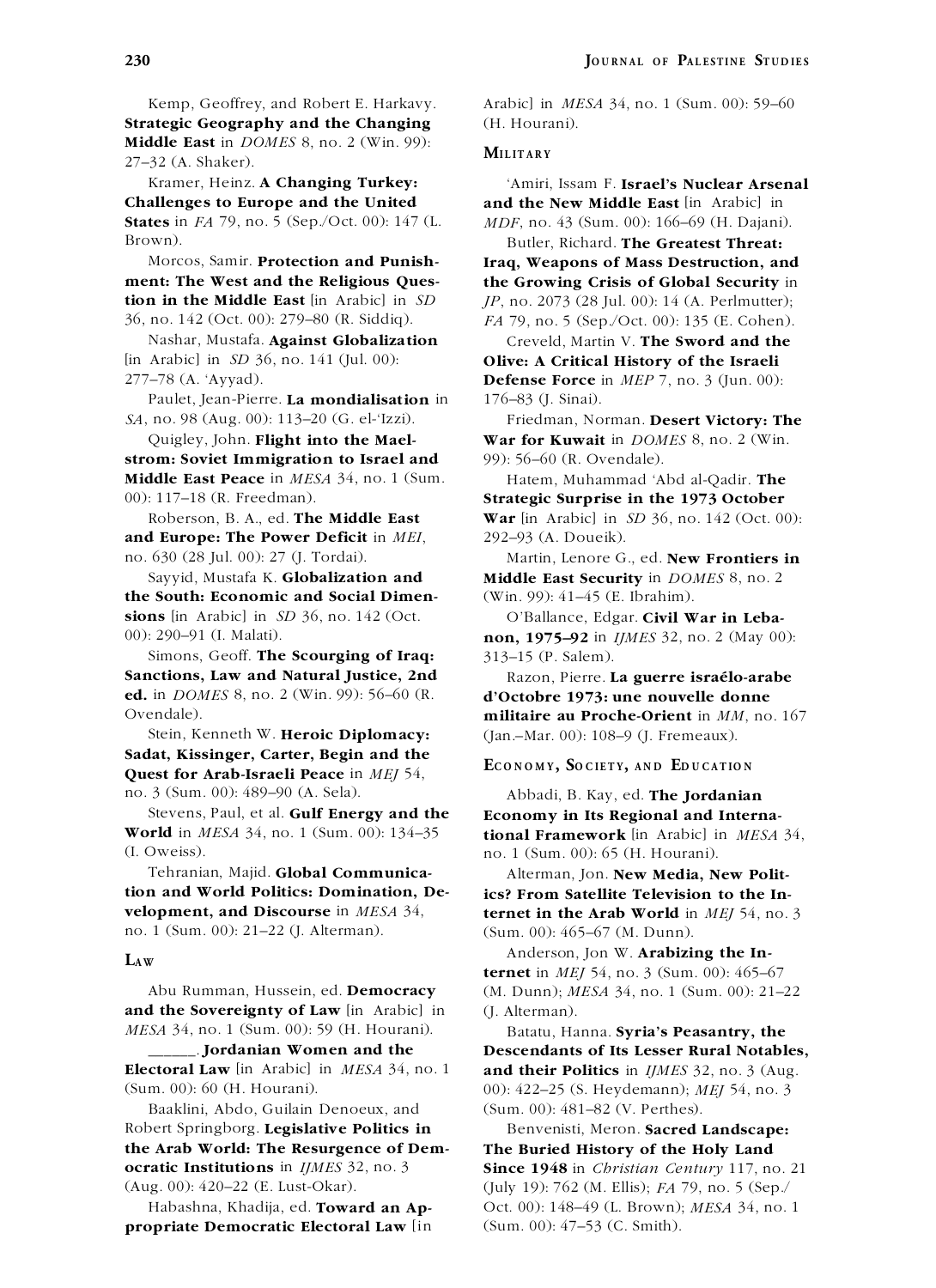**Upper Egypt** in *TLS*, no. 5077 (21 Jul. 00): **the Middle East and North Africa: Free**

Brand, Laurie A. **Women, the State, and** 3 (Sum. 00): 465–67 (M. Dunn). **Political Liberalization: Middle Eastern The Islamic and Democratic Move-**32, no. 2 (May 00): 309–11 (N. Gallagher). 179–89 (K. Haidar).

Brown, L. Carl. **Religion and State: The** Jaber, Hala. **Hezbollah: Born With a Muslim Approach to Politics** in *FA* 79, no. **Vengeance** [in Arabic] in *SA*, nos. 96–97 5 (Sep./Oct. 00): 149 (J. Piscatori). (Jun.–Jul. 00): 157–61 (R. al-Husseini).

D'allones, Myrian R. Le dépèrissement al-Jabiri, Muhammad A. Democracy and **de la politique: généalogie d'un lieu Human Rights** [in Arabic] in *MA* 23, no. **commun** in *SA*, no. 99 (Sep. 00): 118–20 (A. 257 (Jul. 00): 245–51 (S. al-Freih).

**Economic Reforms and Privatization Policies in the Arab Countries** [in (Sum. 00): 190–96 (A. Dhaoudi). Arabic]. *MA* 23, no. 255 (May 00): 237–44 (F. Kandiyoti, Deniz, ed. **Gendering the**

Eickelman, Dale F., ed. **New Media in** *MESA* 34, no. 1 (Sum. 00): 78–80 (E. **the Muslim World: The Emerging Public** Fleischmann). **Sphere** in *MEI* 54, no. 3 (Sum. 00): 465–67 Kanoo, Khalid M. **The House of Kanoo:** 

Research. **The Information Revolution** Begy). **and the Arab World: Its Impact on State** Manger, Leif, ed. **Muslim Diversity: Lo-**465–67 (M. Dunn). no. 1 (Sum. 00): 84–85 (M. LeVine).

*MP* 4, no. 2 (Sum. 99): 201–2 (O. Haddour). mentary) in *MESA* 34, no. 1 (Sum. 00):

Gharayba, Ibrahim. **The Muslim Broth-** 149–50 (E. Manganaro). **erhood Group in Jordan** [in Arabic] in Moussalli, Ahmad S. Moderate and Radi-

**erty in the Middle East** in *MESA* 34, no. 1 **lamic State** in *MEJ* 54, no. 3 (Sum. 00):

Gilbar, Gad G. **Population Dilemmas in** 00): 85–86 (J. Goldberg). **the Middle East: Essays in Political De-** Shafik, Nemat, ed. **Prospects for Middle mography and Economy** in *MESA* 34, no. **Eastern and North African Countries:** 1 (Sum. 00): 122–23 (R. Miles). **From Boom to Bust** in *DOMES* 8, no. 2

Hopkins, Nicholas S., and Kirsten Wester- (Win. 99): 23–26 (T. Agoumy). gaard, eds. **Directions of Change in Rural** Tamimi, 'Abd al-Malik. **Arab Waters:** (D. Divine). 36, no. 141 (Jul. 00): 271–72 (U. Jawhari);

Said Essoulami. **The Media and Freedom** Watfa, 'Ali A. **The Structure of Author-**Hourani). 23, no. 256 (Jun. 00): 152–57 (A. Tawil).

**cent: The "Threat" of Militant Islamic gration in Jordan** in *AA* 30, no. 1 (99): **Fundamentalism** in *Armed Forces and So-* 84–85 (P. Hinchcliff). *ciety* 26, no. 2 (Win. 00): 340–42 (G. Younes, Massoud. **Les morts qui nous** Robinson). **tuent: la vengeance du sang dans la so-**

**port of the Arab Organization for** 167 (Jan.–Mar. 00): 109–10 (E. Picard). **Human Rights for 1999** [in Arabic]. *SD* 36, Zahlan, Antoine. **The Arabs and the** no. 142 (Oct. 00): 278–79 (H. al-Sayyed). **Challenges of Science and Technology**

Blackman, Winifred S. **The Fellahin of** Human Rights Watch. **The Internet in** 28 (A. Sattin). **Expression and Censorship** in *MEJ* 54, no.

**and North African Experiences** in *IJMES* **ments** [in Arabic]. *MUI* 28, no. 2 (Sum. 00):

Osman). Jahmani, Yusif I. **Ocalan, Turkey and**<br>**Economic Reforms and Privatization the Kurds** [in Arabic] in *MUI* 28, no. 2

Abdul Salam). **Middle East: Emerging Perspectives** in

(M. Dunn). **A Century of an Arabian Family Business** Emirates Center for Strategic Studies and in *MESA* 34, no. 1 (Sum. 00): 133–34 (B.

**and Society** in *MEJ* 54, no. 3 (Sum. 00): **cal Islam in Global Contexts** in *MESA* 34,

Esposito, John, ed. **Political Islam:** Masri, Mai, and Jean Chamoun, director/ **Revolution, Radicalism, or Reform?** in producer. **The Children of Shatila** (docu-

*MESA* 34, no. 1 (Sum. 00): 62 (H. Hourani). **cal Islamic Fundamentalism: The Quest** el-Ghonemy, M. R. **Affluence and Pov- for Modernity, Legitimacy, and the Is-**(Sum. 00): 131–32 (W. Howard). 491–92 (A. Salvatore); *MESA* 34, no. 1 (Sum.

**Egypt** in *DOMES* 8, no. 2 (Win. 99): 48–51 **Challenge and Response** [in Arabic] in *SD* Hourani, Hani, George Hawatmeh, and *ShA*, no. 103 (Sep. 00): 247–50 (H. Dajani).

**of the Press in Jordan** [in Arabic] in **ity and the Dilemma of Educational Con-***MESA* 34, no. 1 (Sum. 00): 60–61 (H. **trol in the Arab World** [in Arabic] in *MA*

Hoveyda, Fereydoun. **The Broken Cres-** Winkler, J. **Population Growth and Mi-**

**Human Rights in the Arab World: Re- cieté libanaise contemporaine** in  $MM$ , no.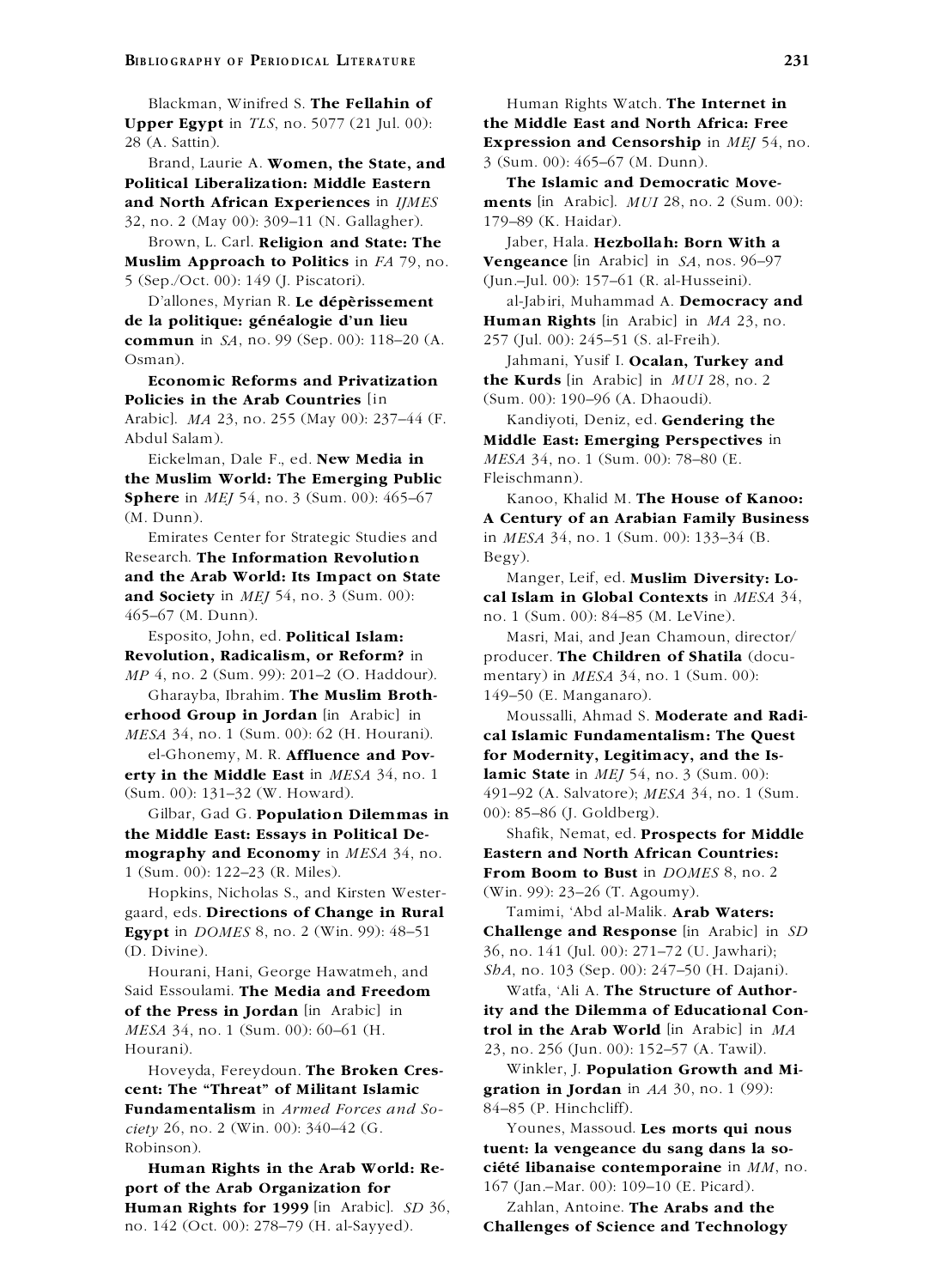[in Arabic] in *ShA*, no. 102 (Jun. 00): 249–53 Glazer, Miriyam, ed. **Dreaming the Ac-** (A. Jaber). **tual: Contemporary Fiction and Poetry**

Agnon, Shmuel Y. **Only Yesterday** in Grant, Linda. **When I Lived in Modern** *New Republic* (7 Aug. 00): 39–41 (H. Halkin). **Times** in *MEI*, no. 634 (29 Sep. 00): 27 (E.

Ali, Tariq. **The Book of Saladin** in *WLT* Pallis). 74, no. 1 (Win. 00): 245 (B. King); *WR* 19, no. Jayyusi, Salma K., and Roger Allen, eds. 8 (Oct./Nov. 00): 102–4 (H. Galford). **Modern Arabic Drama: An Anthology** in

no. 8 (Oct./Nov. 00): 102–4 (H. Galford). Ruwaili).

**opment and Continuity** in *DOMES* 8, no. 2 **Hope: Memoir of an Arab Woman** in

**Israeli and Palestinian Political Poster tian Art** in *IJMES* 32, no. 2 (May 00): 304–6 **Art** in *MESA* 34, no. 1 (Sum. 00): 99–100 (A. (J. Winegar). Fischer). Kastel-Blum, Orli. **Taking the Trend** [in

**Collecting Stories from Exile: Chicago** Ben-Chaim). **Palestinians Remember 1948** in *MESA* 34, Milson, Menahem. **Nagib Mahfuz: The** no. 1 (Sum. 00): 150–51 (Z. Seikaly). **Novelist-Philosopher of Cairo** in *BSOAS*

Boullata, I. J., and T. Deyoung. **Tradition** 63, no. 2 (00): 300–303 (R. el-Enany).

Elad, Ami. **The Village Novel in Mod-** Moukdad). **ern Egyptian Literature** in *BSOAS* 63, no. 2 Oz, Amos. **The Silence of Heaven:**

Elon, Amos. **A Blood-Dimmed Tide:** Aug. 00): 39–41 (H. Halkin). **Dispatches from the Middle East** in *IJMES* **The Pan-Arab Identity in Contempo-**

Furman, Andrew. **Israel Through the** 103 (Sep. 00): 250–54 (M. Khadr). **Jewish-American Imagination: A Survey** Zuhur, Sherifa, ed. **Images of Enchant of Jewish-American Literature on Israel, ment: Visual and Performing Arts of the 1928–1995** in *MELUS* 25, no. 1 (Spr. 00): **Middle East** in *DOMES* 8, no. 2 (Win. 99): 234–35 (R. Tuerk). 84–85 (O. Khalidi).

## **BIBLIOGRAPHY SOURCE ABBREVIATIONS**

**by Israeli Women Writers** in *WJW* (10 **Aug. 00): 23 (M. Abramowitz).** 

\_\_\_\_\_\_. **The Stone Woman** in *WR* 19, *MESA* 34, no. 1 (Sum. 00): 93–94 (M. al-

Ali, Wijdan. **Modern Islamic Art: Devel-** Kanafani, Fay A. **Nadia, Captive of**

(Win. 99): 86–87 (O. Khalidi). *MESA* 34, no. 1 (Sum. 00): 77–78 (S. Davis). **Bartlet**, Dana. et al. **Both Sides of Peace:** Karnouk. Liliane. **Contemporary Egyp-**Karnouk, Liliane. **Contemporary Egyp-**

Bing-Canar, Jennifer, director/producer. Hebrew] in *WLT* 74, no. 1 (Win. 00): 213 (M.

**and Modernity in Arabic Literature** in Nasrallah, Emily. **Flight Against Time** in *JAL* 30, no. 3 (99): 299–304 (C. Burt). *DOMES* 8, no. 2 (Win. 99): 71–73 (H.

(00): 298–300 (S. Hafez). **Agnon's Fear of God** in *New Republic* (7

32, no. 3 (Aug. 00): 430–32 (D. Divine). **rary Arab Literature** [in Arabic]. *ShA*, no.

| AA            | (Asian Affairs)                                           |
|---------------|-----------------------------------------------------------|
| ASQ           | (Arab Studies Quarterly)                                  |
| <b>BSOAS</b>  | (British Society of Oriental and African Studies)         |
| CO            | (Cahiers de l'Orient)                                     |
| <b>DOMES</b>  | (Digest of Middle Eastern Studies)                        |
| FA            | (Foreign Affairs)                                         |
| HН            | (HaMizrah HeHadash)                                       |
| IC            | (Islamic Culture)                                         |
| <b>IJMES</b>  | (International Journal of Middle East Studies)            |
| IP            | (International Peacekeeping)                              |
| IrJIA         | (Iranian Journal of International Affairs)                |
| <b>ISpec</b>  | (International Spectator)                                 |
| JAL           | (Journal of Arabic Literature)                            |
| <b>JECAIC</b> | (Journal of Economic Cooperation Among Islamic Countries) |
| <b>JGAPS</b>  | (Journal of Gulf and Arabian Peninsula Studies)           |
| JP            | (Jerusalem Post, International Edition)                   |
| JQF           | (Jerusalem Quarterly File)                                |
| МA            | (al-Mustaqbal al-'Arabi)                                  |
| MDF           | (Majalla al-Dirasat al-Filastiniyya)                      |
| MEI           | (Middle East International)                               |